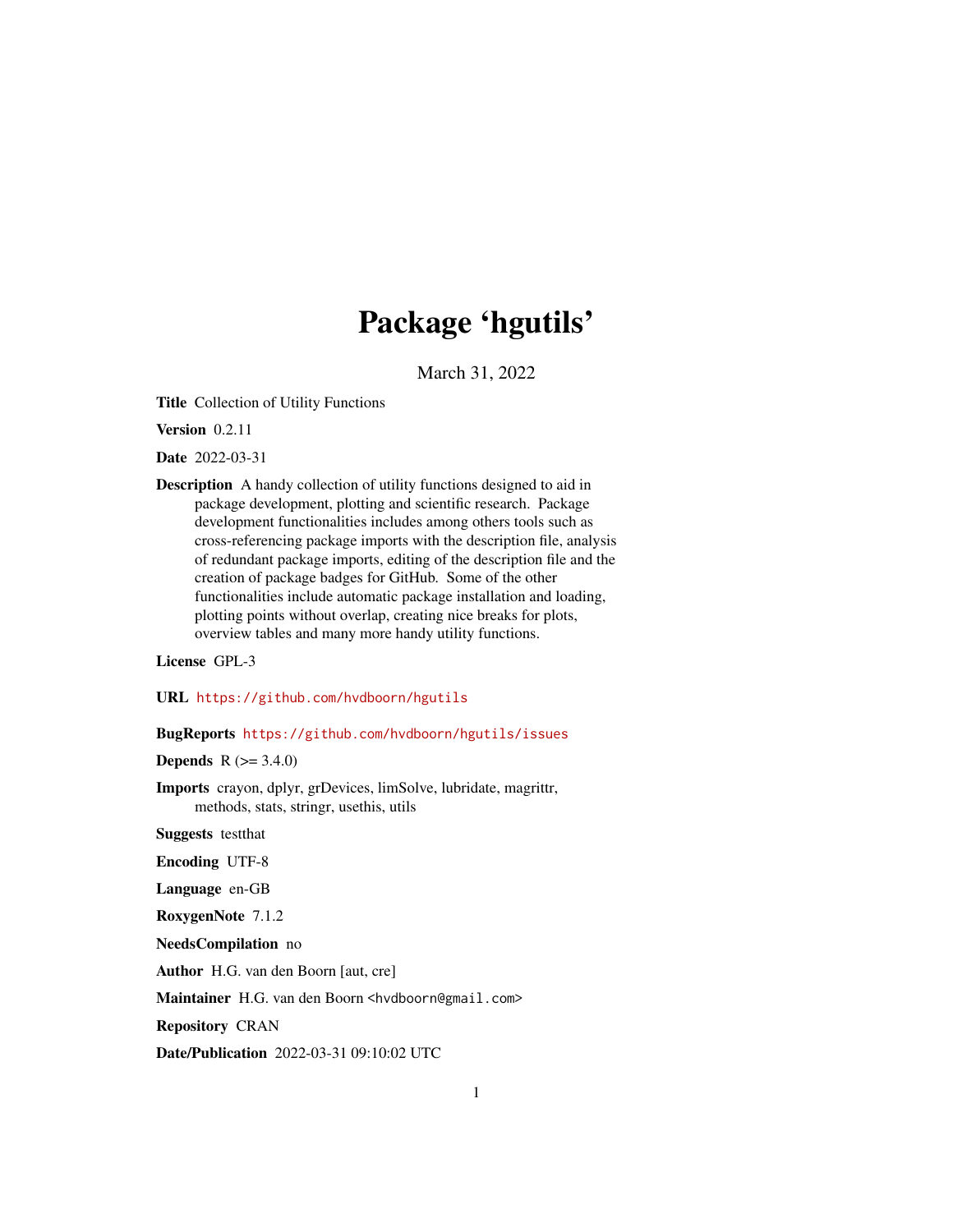## R topics documented:

| 3              |
|----------------|
| 3              |
| $\overline{4}$ |
| 5              |
| 6              |
| 6              |
| $\overline{7}$ |
| 8              |
| 8              |
| 9              |
| 10             |
| 11             |
| 12             |
| 12             |
| 13             |
| 14             |
| 15             |
| 16             |
| 17             |
| 18             |
| 18             |
| 19             |
| 20             |
| 21             |
| 22             |
| 23             |
| 23             |
| 24             |
| 25             |
| 25             |
| 26             |
| 27             |
| 27             |
| 28             |
| 29             |
| 30             |
|                |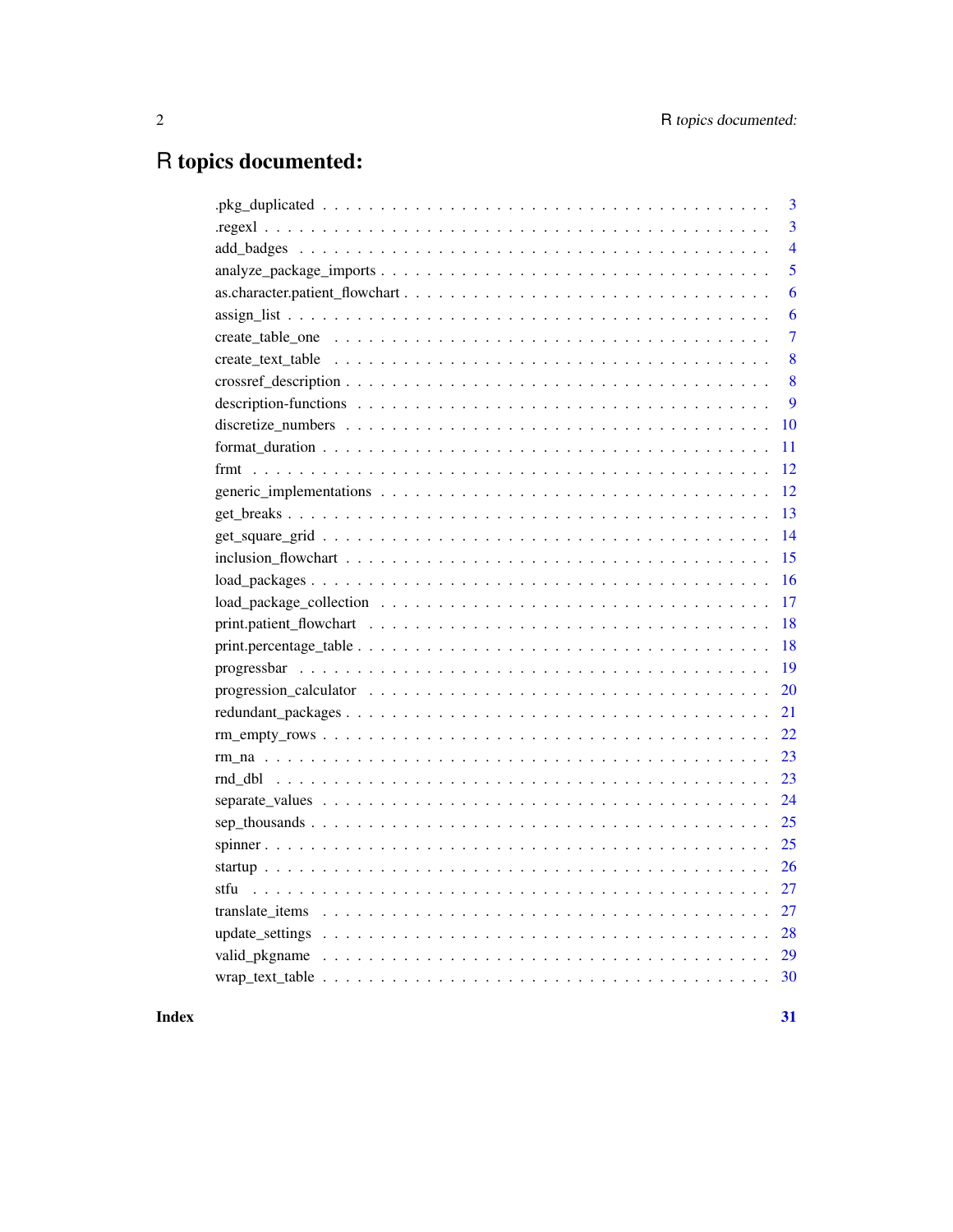<span id="page-2-0"></span>Find duplicated packages names

#### Usage

```
.pkg_duplicated(pkgs)
```
#### Arguments

pkgs A list of packages names

## Value

A named list of duplicated names and number of occurrences

.regexl *Extracts the matches from stringr::str\_match[\_all]*

## Description

Extracts the matches from stringr::str\_match[\_all]

## Usage

```
.regexl(result)
```
## Arguments

result The results from stringr::str\_match[\_all]

## Value

a list of matches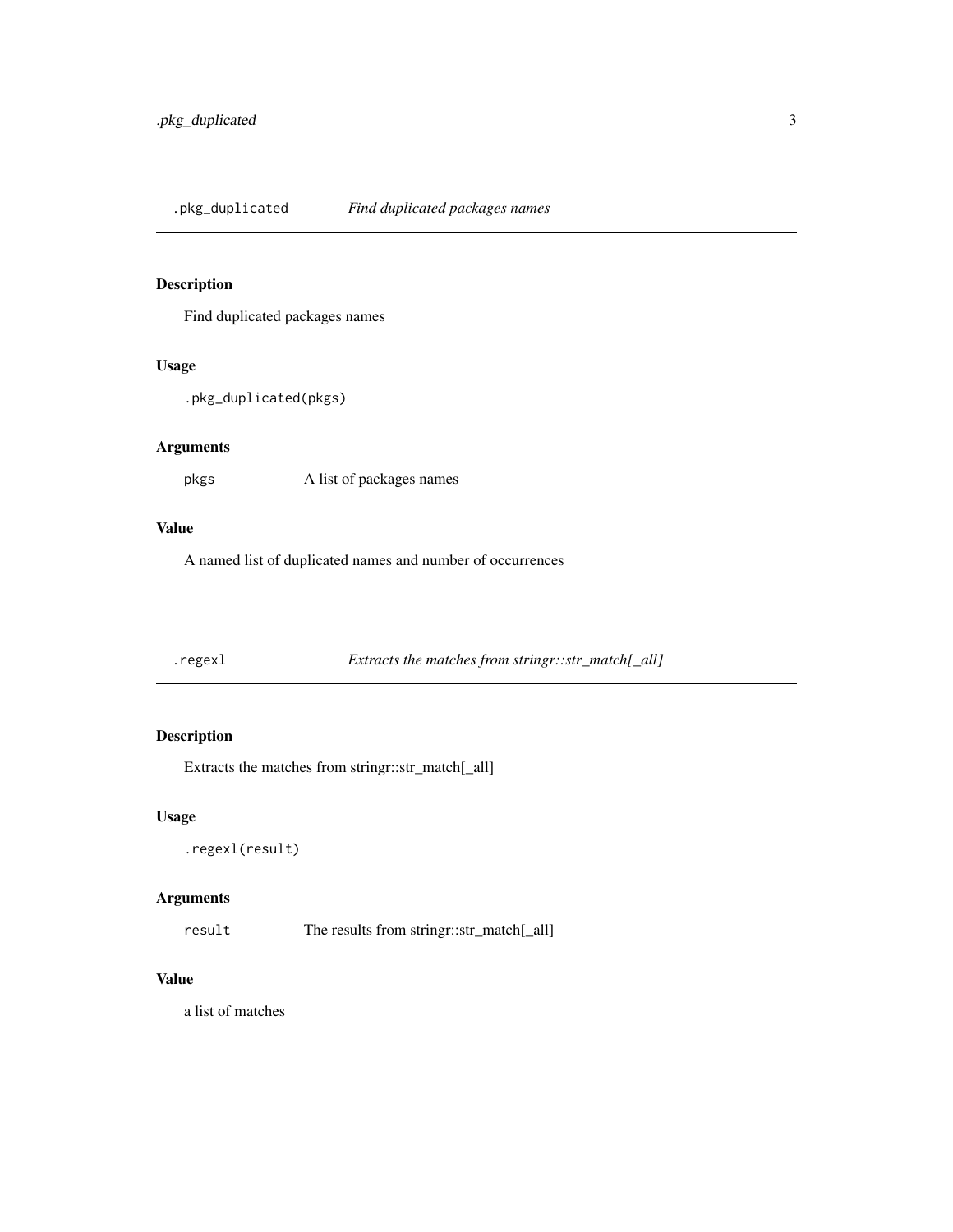<span id="page-3-0"></span>

Add badges to the README file for use on Github

## Usage

```
add_badges(
  github_pkg,
 states = c("active", "abandoned", "concept", "inactive", "moved", "suspended",
    "unsupported", "wip"),
  readme_file = "README.md",
  show_repo_status = TRUE,
  show_cran_version = TRUE,
  show_package_version = TRUE,
  shown\_min_r = TRUE,show_last_update = TRUE,
  show_travis = TRUE,
  show_code_coverage = TRUE
\mathcal{L}
```
## Arguments

| github_pkg           | The Github repository                                                              |  |
|----------------------|------------------------------------------------------------------------------------|--|
| states               | Current software cycle state                                                       |  |
| readme_file          | The filename of the readme file.                                                   |  |
| show_repo_status     |                                                                                    |  |
|                      | Whether to show the repository status as a badge                                   |  |
| show_cran_version    |                                                                                    |  |
|                      | Whether to show the CRAN version as a badge                                        |  |
| show_package_version |                                                                                    |  |
|                      | Whether to show the package version as a badge                                     |  |
| show_min_r           | Whether to show the minimal R version as a badge                                   |  |
| show_last_update     |                                                                                    |  |
|                      | Whether to show the last update date as a badge                                    |  |
| show_travis          | Whether to show the Travis test results as a badge (see https://travis-ci.<br>org) |  |
| show_code_coverage   |                                                                                    |  |
|                      | Whether to show the code coverage as a badge (see https://about.codecov.<br>io/    |  |
|                      |                                                                                    |  |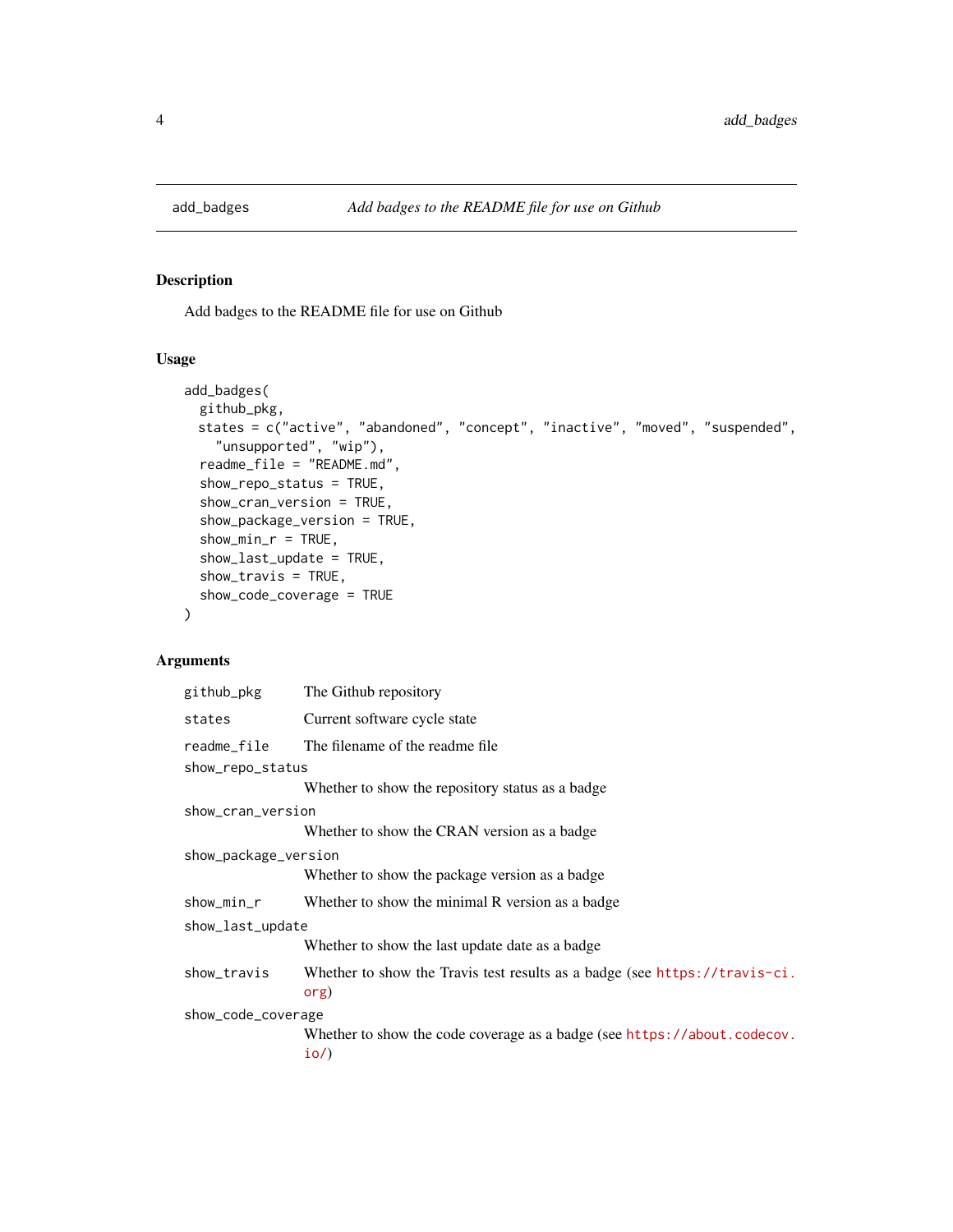## <span id="page-4-0"></span>Examples

```
## Not run:
add_badges("hvdboorn/hgutils")
```
## End(Not run)

analyze\_package\_imports *Analyze package imports*

#### Description

Analyzes the package imports via library() and load\_packages() in a list of filenames.

## Usage

```
analyze_package_imports(
  files = list.files(pattern = "\\.[rR]$", recursive = TRUE)
)
```
## Arguments

files A vector of filenames of R source files. Typically this is created by list.files(folder, pattern="\\.[

#### Value

a named list of results (invisibly). This list contains all import statements, a list of duplicated imports, a list of redundant imports, all function calls in the files with the corresponding imports and a list of packages with the number of function calls.

#### Examples

```
## Not run:
analyze_package_imports(list.files(pattern="\\.[rR]$", recursive=TRUE))
```
## End(Not run)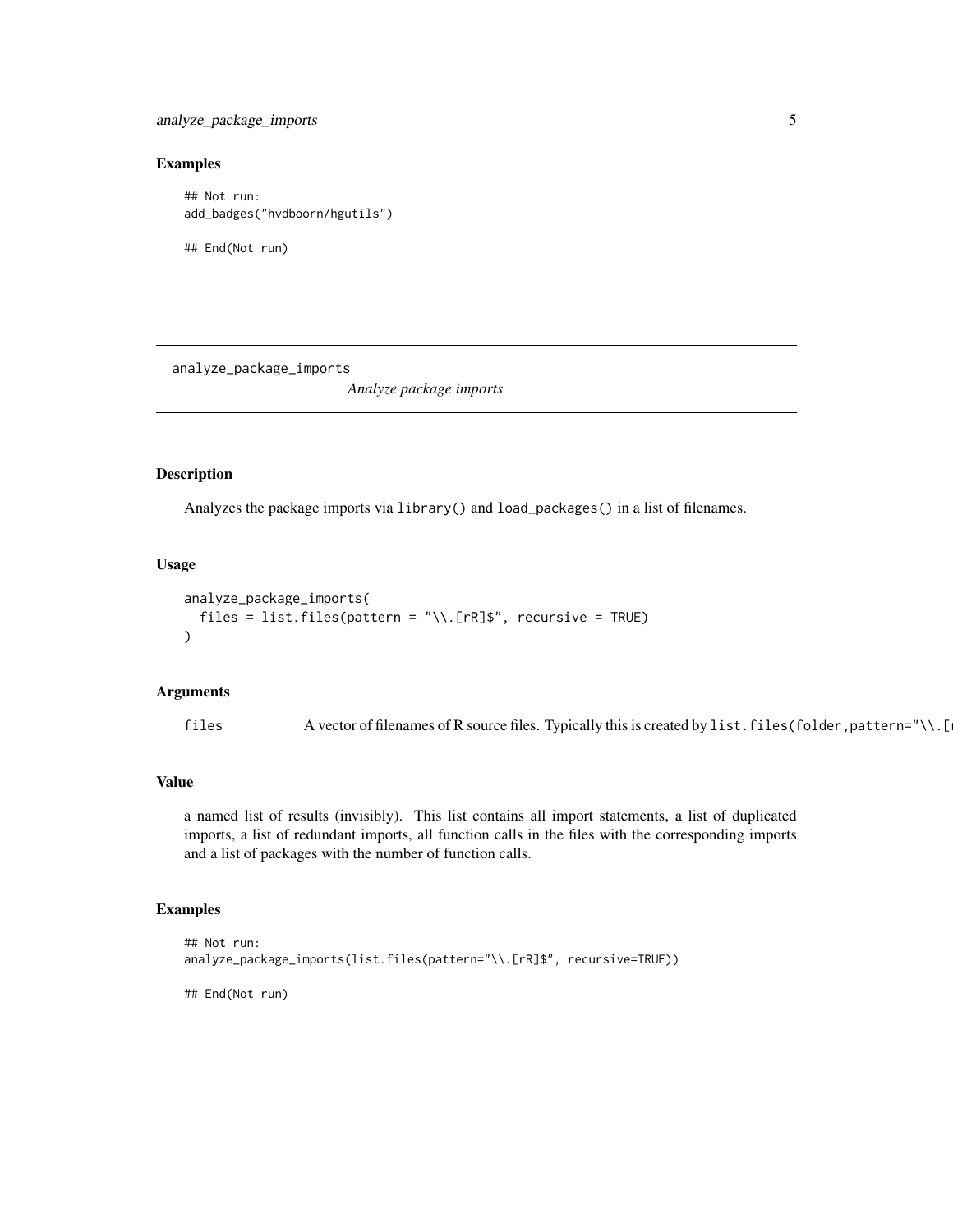<span id="page-5-0"></span>as.character.patient\_flowchart

*Text representation of patient inclusion flowchart*

## Description

Text representation of patient inclusion flowchart

## Usage

```
## S3 method for class 'patient_flowchart'
as.character(x, length = 7, ...)
```
## Arguments

| $\mathsf{x}$ | object to be coerced or tested.                    |
|--------------|----------------------------------------------------|
| length       | Length of the arrows (to the right)                |
| .            | further arguments passed to or from other methods. |

| assign_list | Assign variables in a list |  |
|-------------|----------------------------|--|
|-------------|----------------------------|--|

## Description

Assign variables in a list

## Usage

assign\_list(x, envir = .GlobalEnv)

## Arguments

| $\mathbf{x}$ | A named list of values                                                         |
|--------------|--------------------------------------------------------------------------------|
| envir        | The environment in which the values are assigned, defaults to the global envi- |
|              | ronment                                                                        |

## Examples

assign\_list(list(a=1, b=2))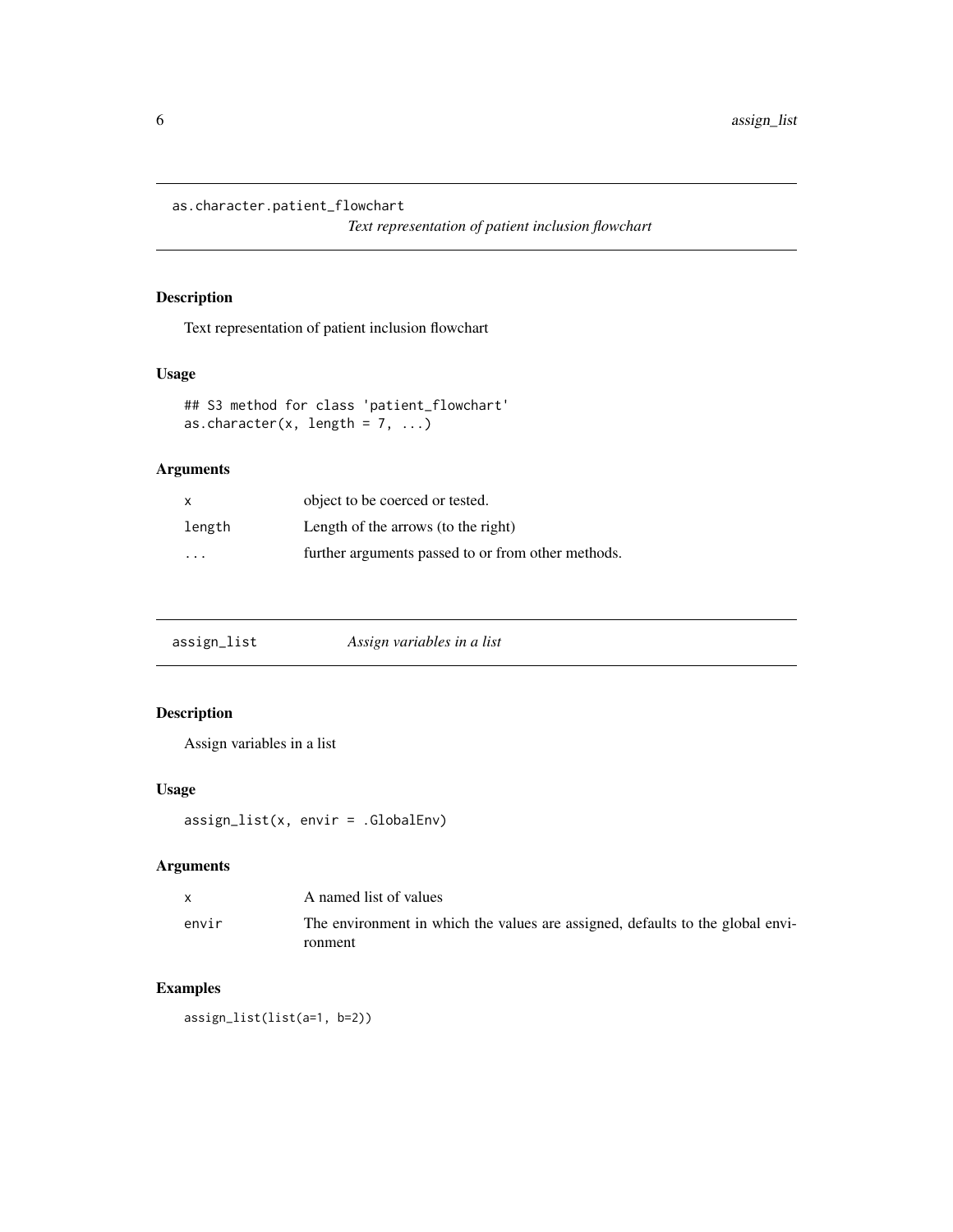<span id="page-6-0"></span>create\_table\_one *Table one*

## Description

Table one

## Usage

```
create_table_one(df, numbers_as_categories = TRUE, deaths = NULL)
create_contigency_table(df, x, max_size = 8, numbers_as_categories = TRUE, ...)
percentage_table(x, n_digits = 2)
```
#### Arguments

| df                    | data.frame.                                                                                                                                                                         |  |
|-----------------------|-------------------------------------------------------------------------------------------------------------------------------------------------------------------------------------|--|
| numbers_as_categories |                                                                                                                                                                                     |  |
|                       | Whether numbers should be categorized.                                                                                                                                              |  |
| deaths                | The number of deaths in the population.                                                                                                                                             |  |
| X                     | column vector name in df.                                                                                                                                                           |  |
| max_size              | maximum size of unique elements in the numeric variable x before the values<br>are clustered.                                                                                       |  |
|                       | Arguments passed on to get_breaks                                                                                                                                                   |  |
|                       | limits axis limits. May be either a vector of 2 elements with lower and upper<br>bounds, or a single number (which is the upper bound, the lower bound is<br>then assumed to be 0). |  |
|                       | N step size. The eventual intervals will be multiples of the divisors of N or<br>multiples of N when multiples_only is TRUE. Defaults to 10.                                        |  |
|                       | max_breaks maximum amount of breaks, defaults to 10.                                                                                                                                |  |
|                       | int_only whether only integer divisors of N may be used as breaks, defaults to<br>TRUE.                                                                                             |  |
|                       | multiples_only whether only multiples of N can be used as breaks, defaults to<br>FALSE.                                                                                             |  |
|                       | include_bounds whether the resulting breaks should encompass min and max.<br>Defaults to TRUE.                                                                                      |  |
| n_digits              | The number of digits to which the percentages are rounded.                                                                                                                          |  |

## Value

A dataframe containing the contingency tables for each of the variables in df.

A matrix with distinct (factor) labels and corresponding counts and percentages.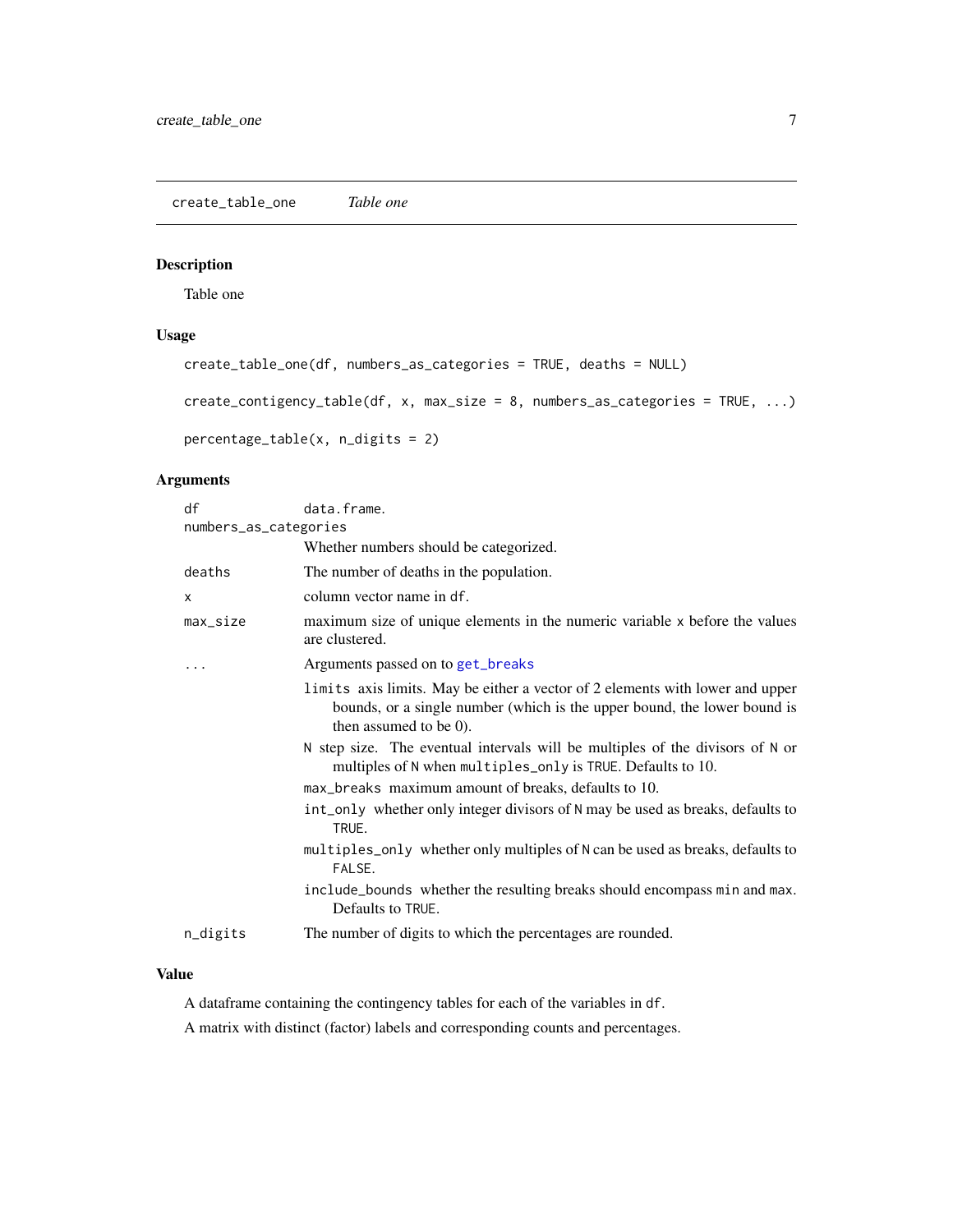<span id="page-7-0"></span>create\_text\_table *Creates a text table*

#### Description

Creates a text table

## Usage

```
create_text_table(string, table_width = 80, compact = TRUE)
```
## Arguments

| string      | character vector of strings to reformat.                                                   |
|-------------|--------------------------------------------------------------------------------------------|
| table width | table character width.                                                                     |
| compact     | whether to take only the necessary space (TRUE) or to fill out the table width<br>(FALSE). |

## Value

A vector of strings per row, forming together a table.

#### See Also

```
get_square_grid.
```
## Examples

cat(create\_text\_table(LETTERS),sep = "\n")

<span id="page-7-1"></span>crossref\_description *Set imports for* DESCRIPTION *file*

## Description

Update the *DESCRIPTION* file with all imported packages stated in the source code.

## Usage

```
crossref_description(
  skip_prompt = FALSE,
 update = TRUE,use_version_numbers = TRUE,
  rversion = "DEPENDENCIES_VERSION"
\mathcal{L}
```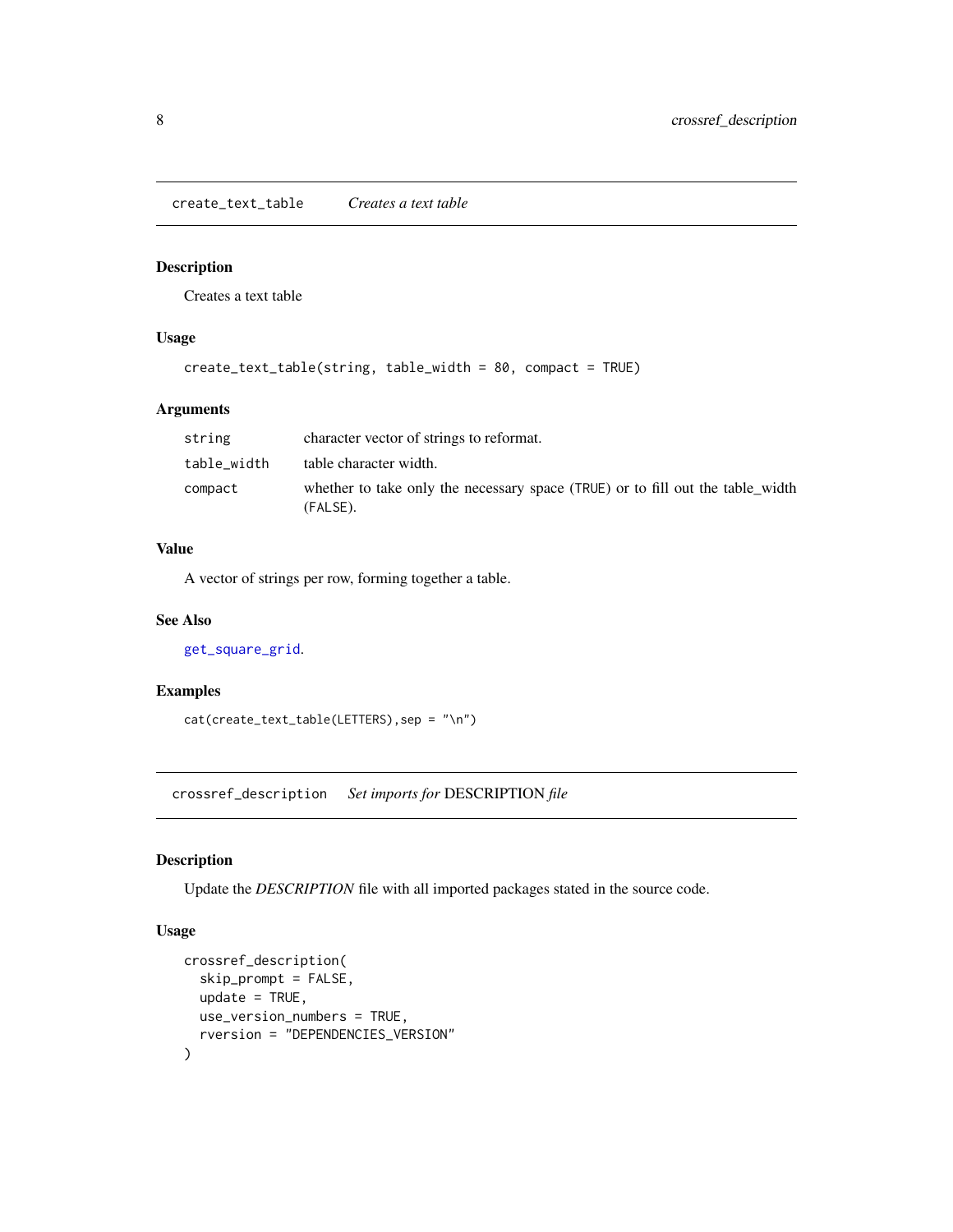#### <span id="page-8-0"></span>Arguments

| skip_prompt         | whether to skip the confirmation prompt to change the DESCRIPTION file. De-<br>faults to FALSE.                                                                                                                       |  |
|---------------------|-----------------------------------------------------------------------------------------------------------------------------------------------------------------------------------------------------------------------|--|
| update              | whether the DESCRIPTION file should be updated. Defaults to TRUE.                                                                                                                                                     |  |
| use_version_numbers |                                                                                                                                                                                                                       |  |
|                     | whether package version numbers should be included in the DESCRIPTION file.<br>Defaults to TRUE.                                                                                                                      |  |
| rversion            | version of R to be used in the <i>DESCRIPTION</i> file. Can be DEPENDENCIES_VERSION<br>for the latest version in the package dependencies, LATEST_VERSION for the cur-<br>rent R version or any valid version number. |  |

#### Value

Invisibly returns a list with the current R version, the R version obtained from dependencies and packages names (including version numbers).

#### See Also

#### [numeric\\_version](#page-0-0)

Other developer functions: [generic\\_implementations\(](#page-11-1)), [load\\_packages\(](#page-15-1)), [update\\_settings\(](#page-27-1)), [valid\\_pkgname\(](#page-28-1))

#### Examples

## Not run: crossref\_description(skip\_prompt=TRUE)

description-functions *Description functions*

#### Description

Read, write and update the DESCRIPTION file. read.description reads the DESCRIPTION file in the current project directory and returns a named list. write.description writes the named list back to disk, overwriting the current DESCRIPTION file. Finally, update\_description combines both functions by reading the DESCRIPTION file, updating or creating a field and writing the result back to disk.

## Usage

```
read.description()
```
write.description(description)

update\_description(fieldname, value, after = NULL)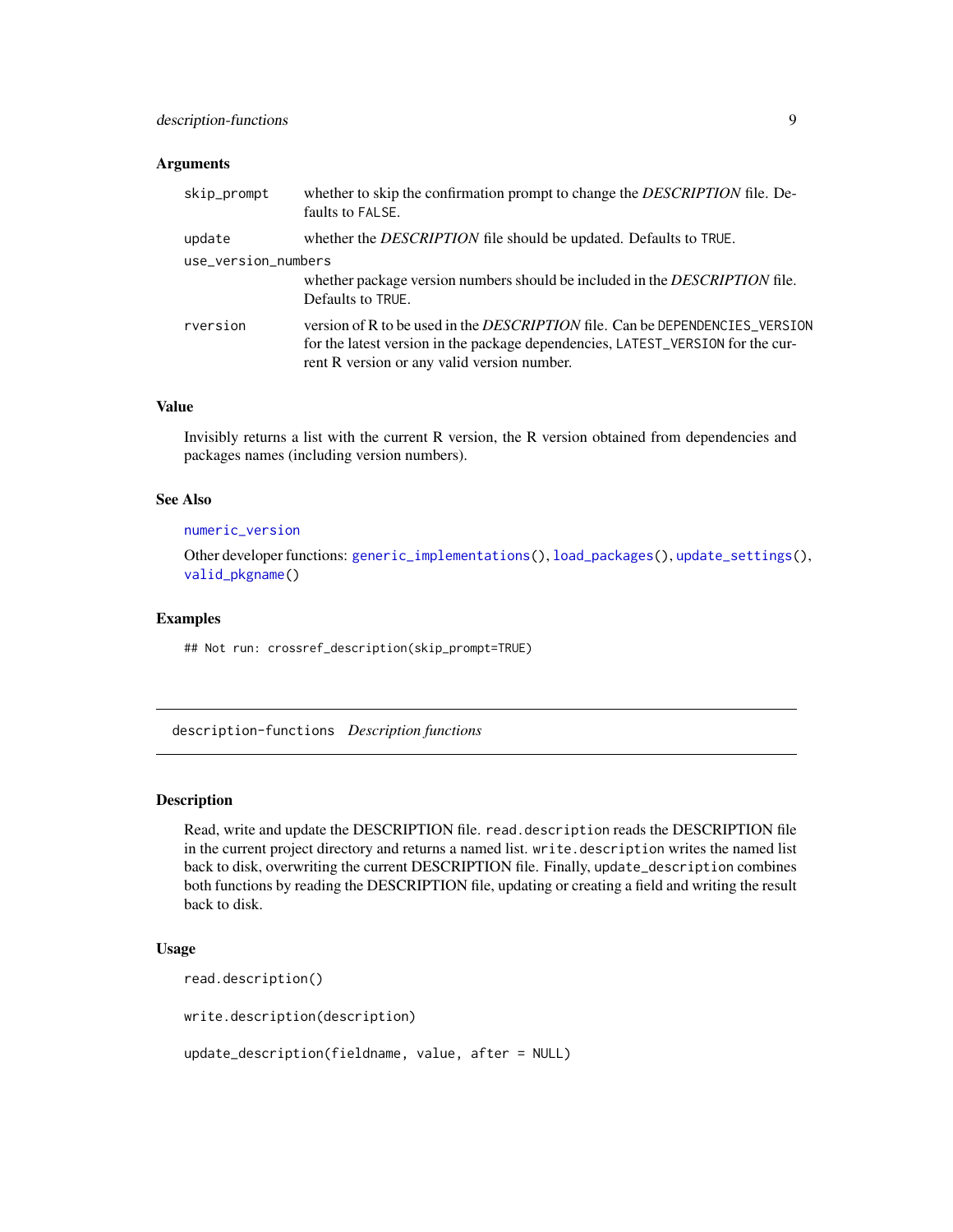## <span id="page-9-0"></span>Arguments

| description | the DESCRIPTION file.                                                              |
|-------------|------------------------------------------------------------------------------------|
| fieldname   | the name of the field.                                                             |
| value       | the new value.                                                                     |
| after       | if the field name is new, the name of the field after which the element is placed. |

## Details

The 'Depends', 'Imports' and 'Suggests' fields are sorted before writing the DESCRIPTION file.

## Examples

```
## Not run:
description = read.description()
write.description(read.description())
#update date in description file
update_description("Date", format(Sys.Date(), "%Y%-%m-%d"))
## End(Not run)
```
discretize\_numbers *Discretize continuous numbers*

## Description

Discretize continuous numbers

## Usage

```
discretize_numbers(x, min_size = 1, ...)
```
## Arguments

| x        | vector of numbers.                                                                                                                           |
|----------|----------------------------------------------------------------------------------------------------------------------------------------------|
| min_size | minimum size of bins at the edges. Any bins smaller than this size are combined.                                                             |
| .        | Arguments passed on to get_breaks                                                                                                            |
|          | N step size. The eventual intervals will be multiples of the divisors of N or<br>multiples of N when multiples_only is TRUE. Defaults to 10. |
|          | max_breaks maximum amount of breaks, defaults to 10.                                                                                         |
|          | int_only whether only integer divisors of N may be used as breaks, defaults to<br>TRUE.                                                      |
|          | multiples_only whether only multiples of N can be used as breaks, defaults to<br>FALSE.                                                      |
|          |                                                                                                                                              |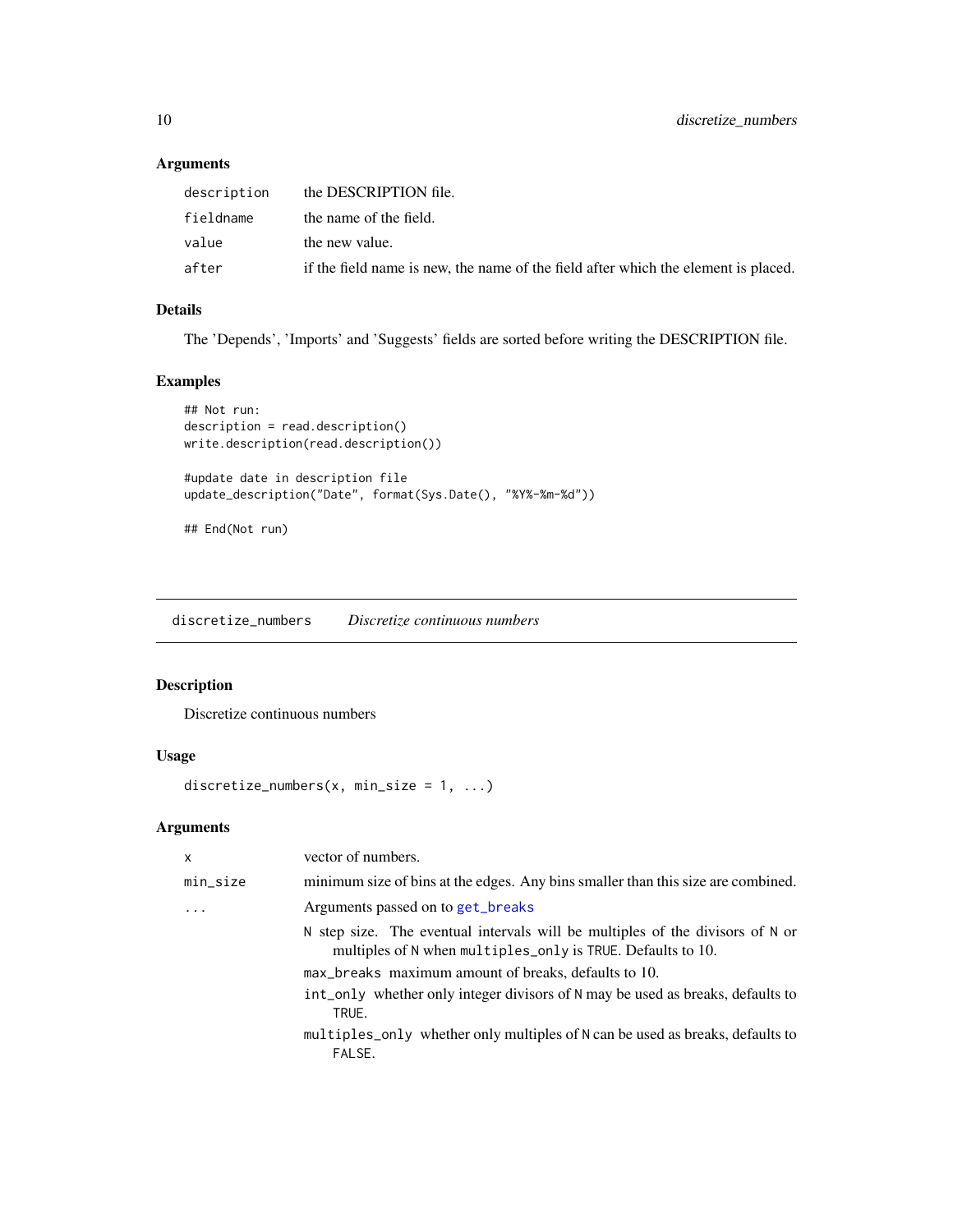## <span id="page-10-0"></span>format\_duration 11

## Details

The function get\_breaks is called to create the boundaries between groups. It is called on default with  $limits = range(x)$  and with  $include_{bounds} = FALSE$ . This behaviour may be overridden with the ... argument, although it is advised not to do so to avoid empty groups.

NA values are preserved in the result.

## Value

A factor with the same length as x, with labels indicating bins.

#### Examples

```
ages = round(rnorm(1000,50,10)); ages[1] = NA
discretize_numbers(ages)
```
format\_duration *Format time duration*

#### Description

Format time duration

## Usage

format\_duration(start, end = Sys.time())

#### Arguments

start, end date-time objects as obtained via [Sys.time](#page-0-0)

## Value

A string representation of the duration.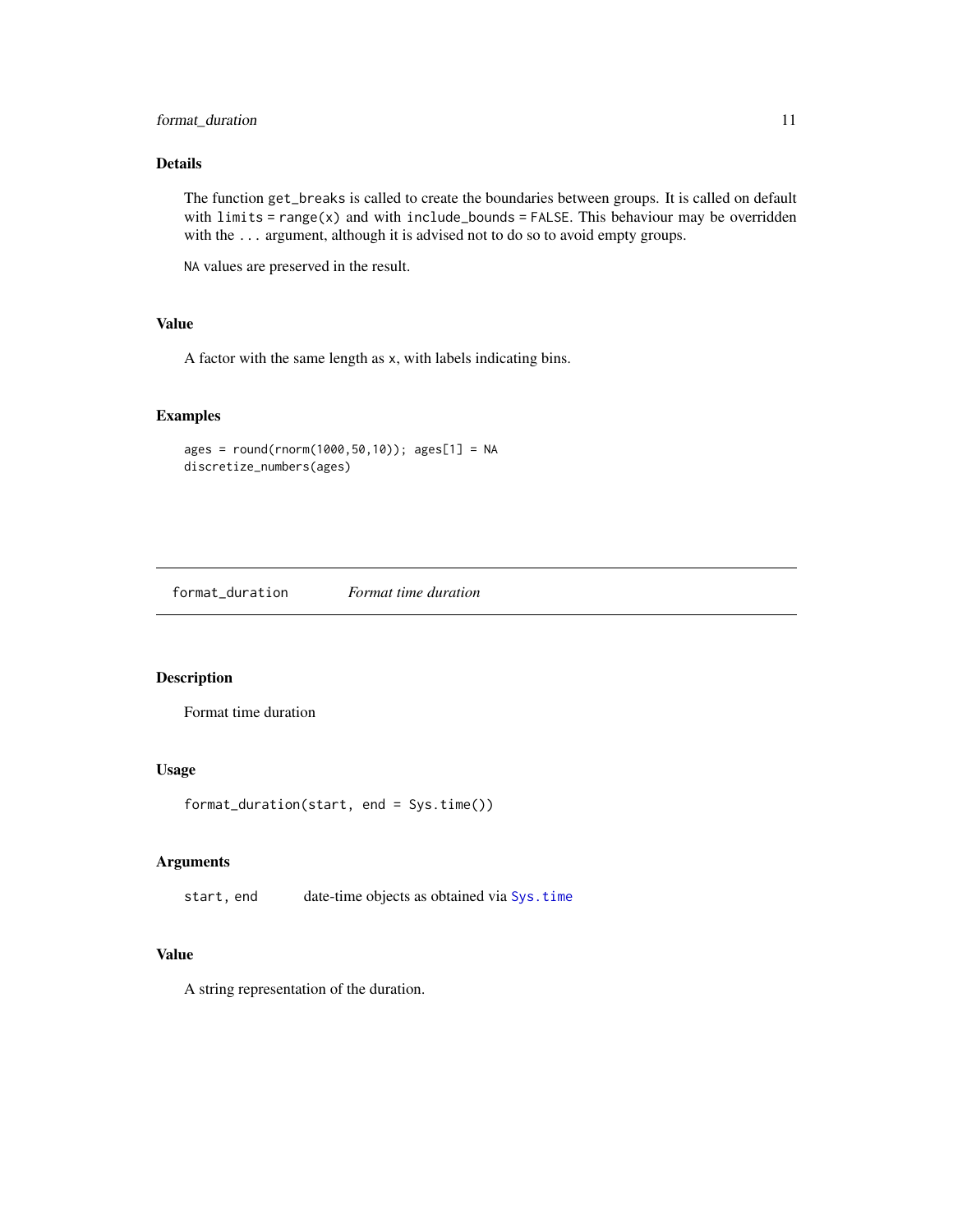<span id="page-11-0"></span>

Creates a nice string representation of a variable value.

#### Usage

 $frmt(x, show\_class = FALSE, use\_ quotes = TRUE)$ 

## Arguments

| $\mathsf{x}$ | variable for which a string representation is created. |
|--------------|--------------------------------------------------------|
| show class   | whether to show the class of x. Defaults to FALSE.     |
| use_quotes   | whether to use single quotation marks (default: TRUE). |

#### Value

A character vector with the string representation of x.

#### Examples

frmt(c(1,2,3))

```
generic_implementations
```
*Retrieve generic function implementations*

## Description

Obtains a list of classes for which the supplied generic function has an implementation.

## Usage

```
generic_implementations(generic, remove_default = TRUE)
```
#### Arguments

generic name of the generic function.

remove\_default whether to keep the default generic implementation in the result.

#### Value

A vector with class names for which argument 'generic' has an implementation.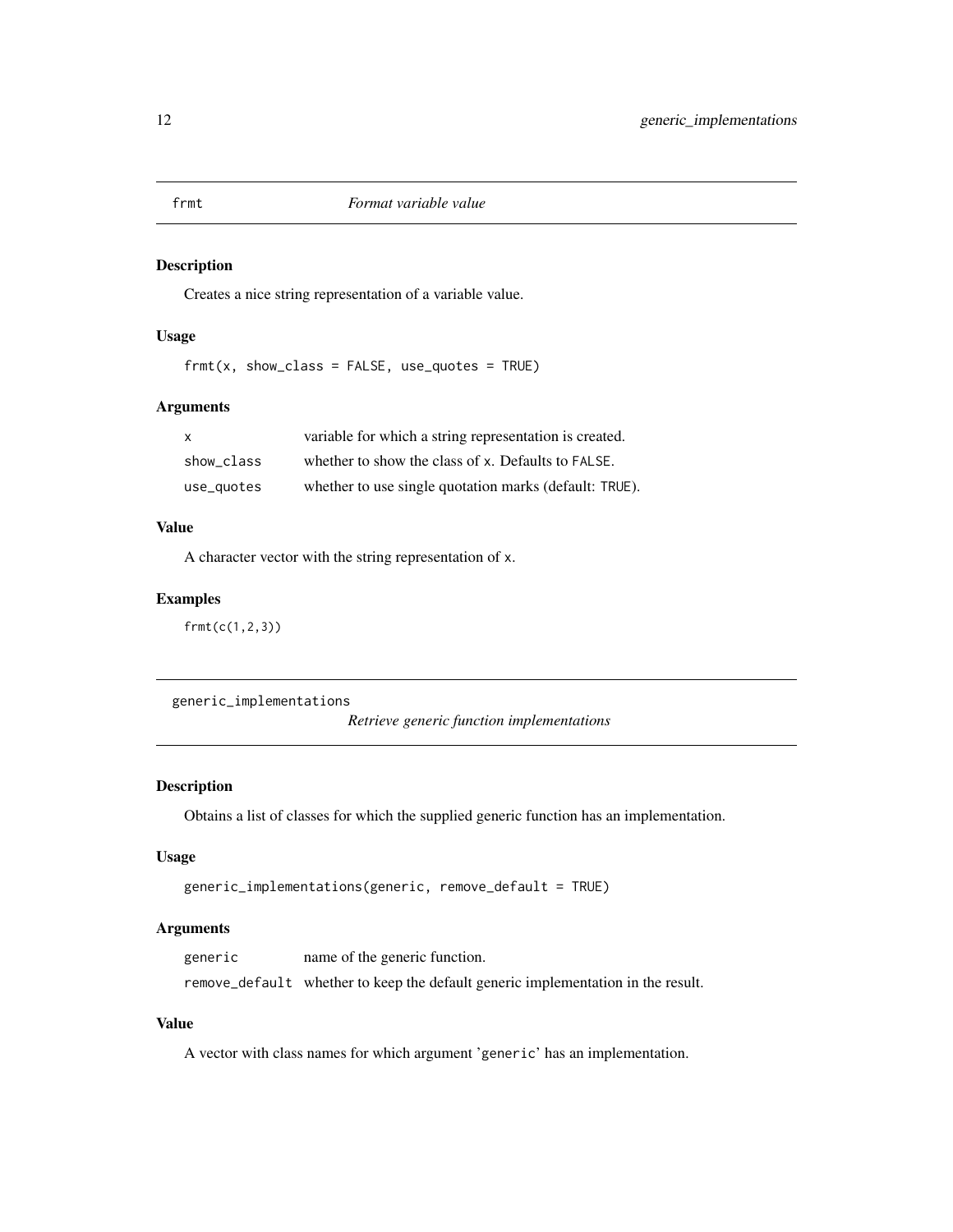## <span id="page-12-0"></span>get\_breaks 13

## Note

Removes the default generic implementation

#### See Also

```
Other developer functions: crossref_description(), load_packages(), update_settings(),
valid_pkgname()
```
## Examples

```
#get a list of classes which have an implementation for graphics::plot
impls = generic_implementations('plot')
```
<span id="page-12-1"></span>get\_breaks *Create nice axis breaks for plots*

## Description

Set the breaks for a graph in nice positions.

#### Usage

```
get_breaks(
 limits,
 N = 10,
 max_breaks = 10,
  int_only = TRUE,
 multiples_only = FALSE,
  include_bounds = TRUE
)
```

```
ggplot_breaks(...)
```
## Arguments

| limits     | axis limits. May be either a vector of 2 elements with lower and upper bounds,<br>or a single number (which is the upper bound, the lower bound is then assumed<br>to be $(0)$ . |
|------------|----------------------------------------------------------------------------------------------------------------------------------------------------------------------------------|
| N          | step size. The eventual intervals will be multiples of the divisors of N or multi-<br>ples of N when multiples_only is TRUE. Defaults to 10.                                     |
| max_breaks | maximum amount of breaks, defaults to 10.                                                                                                                                        |
| int_only   | whether only integer divisors of N may be used as breaks, defaults to TRUE.                                                                                                      |
|            | multiples_only whether only multiples of N can be used as breaks, defaults to FALSE.                                                                                             |
|            | include_bounds whether the resulting breaks should encompass min and max. Defaults to TRUE.                                                                                      |
| .          | Arguments passed on to get_breaks                                                                                                                                                |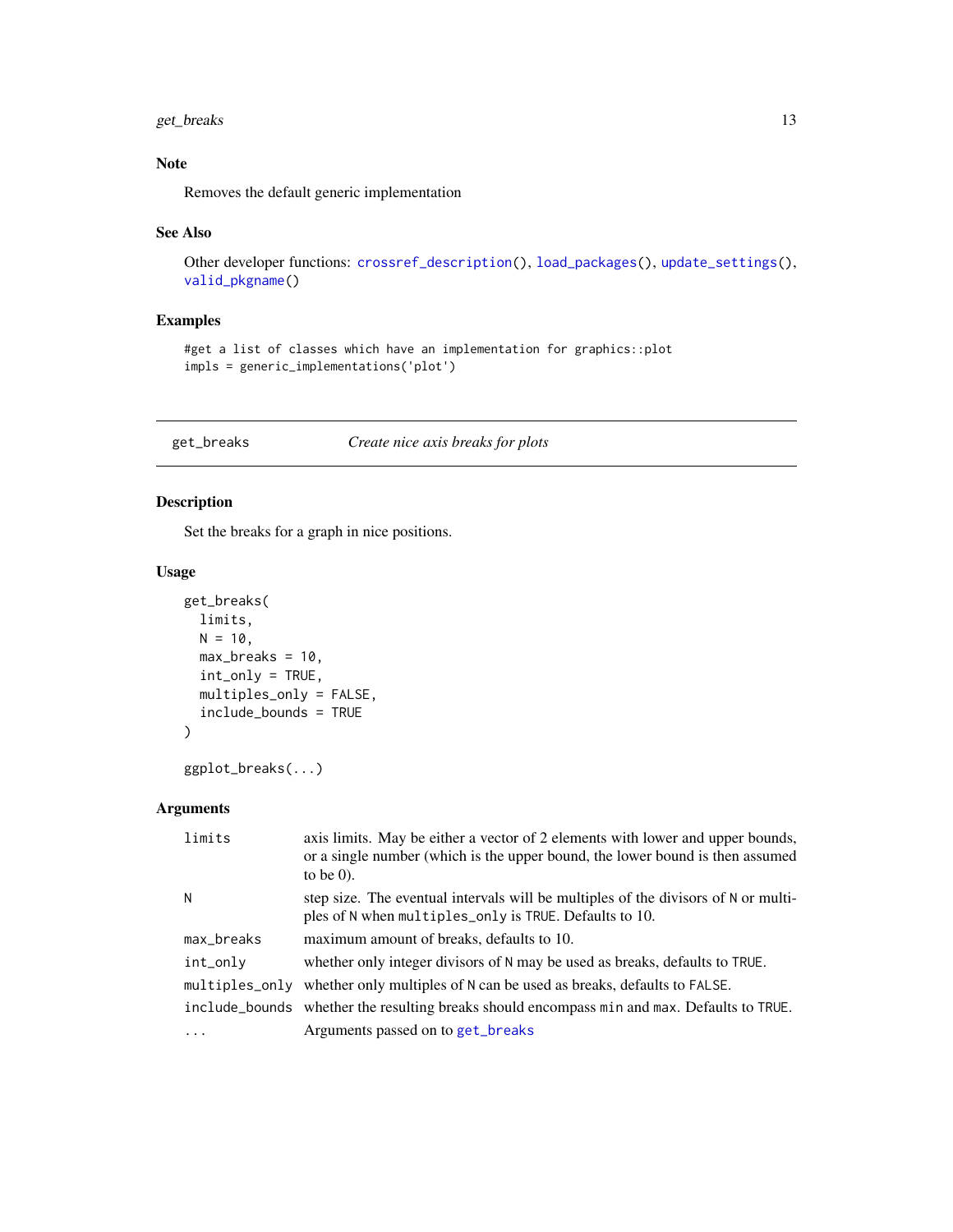#### <span id="page-13-0"></span>Details

get\_breaks is the base function and creates a vector of breaks ggplot\_breaks is a wrapper and makes usage easier in ggplot2. The limits of the axis may not be known beforehand, but ggplot\_breaks receives it from ggplot and then creates nice breaks.

#### Value

A sorted numerical vector with breaks of length |max\_breaks|+2 when include\_bounds is TRUE and of size |max\_breaks| otherwise.

## Examples

```
get_breaks(24, N=12, max_breaks=15)
```

```
## Not run:
ggplot() + scale_x_continuous(breaks = ggplot_breaks(N=12, max_breaks=15))
## End(Not run)
```
<span id="page-13-1"></span>get\_square\_grid *Specifies a square grid which fits N objects.*

## Description

The resulting grid will be of size  $a*a$  or  $a*(a+1)$  where a is an integer. It will therefore always be a square or or have one row/column more than columns/rows.

#### Usage

```
get_square_grid(N, moreRows = TRUE)
```
#### Arguments

| N        | number of objects.                                                          |
|----------|-----------------------------------------------------------------------------|
| moreRows | whether there should be more rows than columns if the resulting grid is not |
|          | square. Defaults to more rows (TRUE).                                       |

#### Value

A named list with elements rows and columns specifying the size of the optimal grid.

## Examples

get\_square\_grid(5)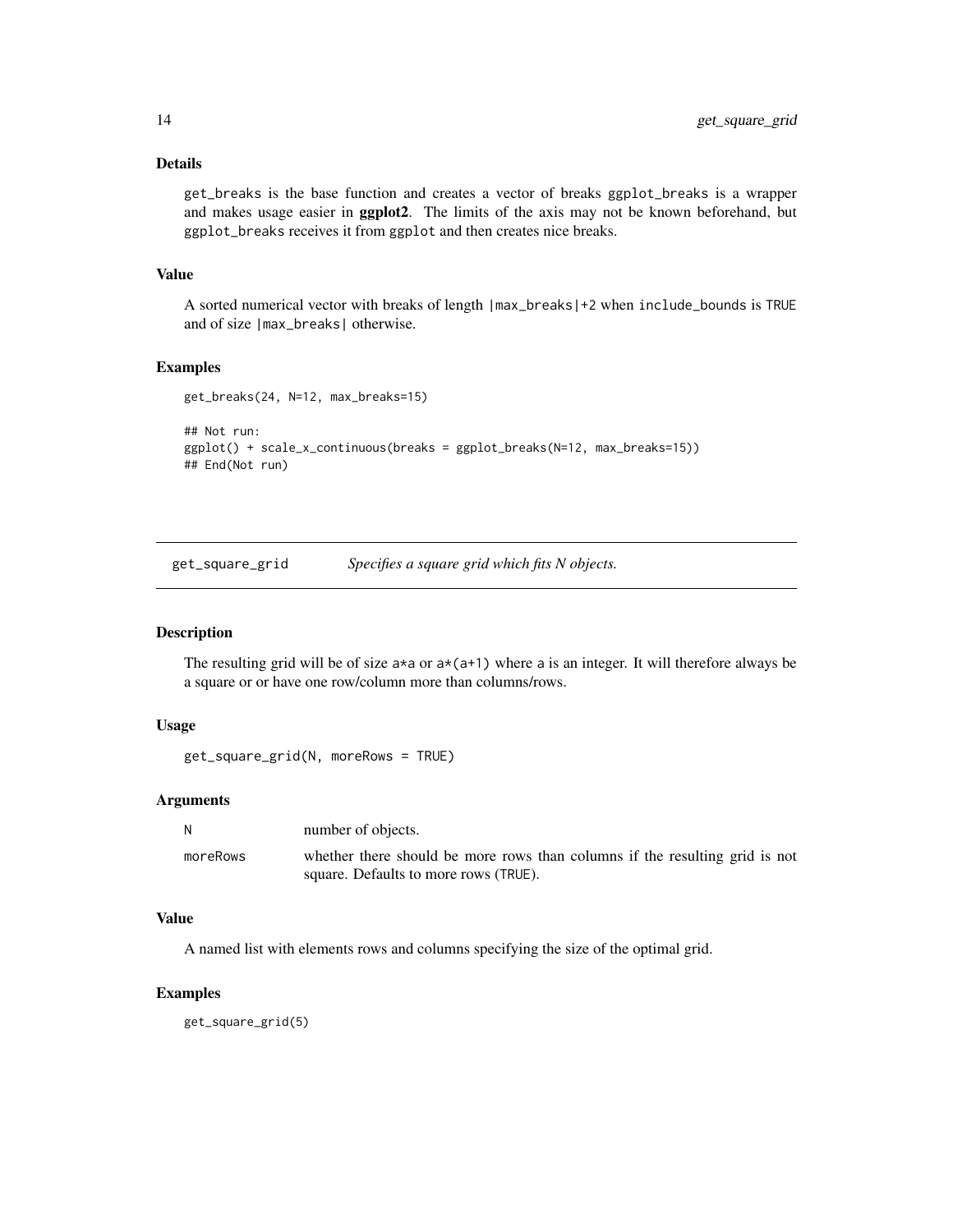<span id="page-14-0"></span>Creates a patient flowchart which visualizes exclusions and updates the dataset.

## Usage

```
inclusion_flowchart(
 dataset,
 node_text = "%s eligable patients",
 stratum = NULL
)
exclude_patients(
  flowchart,
 dataset,
 exclusion_criterium,
  reason = deparse(substitute(exclusion_criterium)),
 node_text = "%s eligable patients",
 excluded_text = "%s excluded"
\mathcal{L}
```
#### Arguments

| dataset             | The dataset, must be a data.frame.                                                                  |
|---------------------|-----------------------------------------------------------------------------------------------------|
| node_text           | The text of the starting node, must be a string which can be interpreted by sprintf.                |
| stratum             | An optional stratum, must be variable in dataset.                                                   |
| flowchart           | The flowchart object.                                                                               |
| exclusion_criterium |                                                                                                     |
|                     | A boolean statement which is used to select patients to be discarded from the<br>dataset.           |
| reason              | An optional string to specify why patients were excluded. Defaults to the exclu-<br>sion criterium. |
| excluded text       | The text of the exclusion node, must be a string which can be interpreted by<br>sprintf.            |

#### Value

A flowchart (when creating the flowchart), or updated dataset (when excluding patients).

#### Note

When excluding patients, the flowchart is updated 'behind the scenes' and is not returned.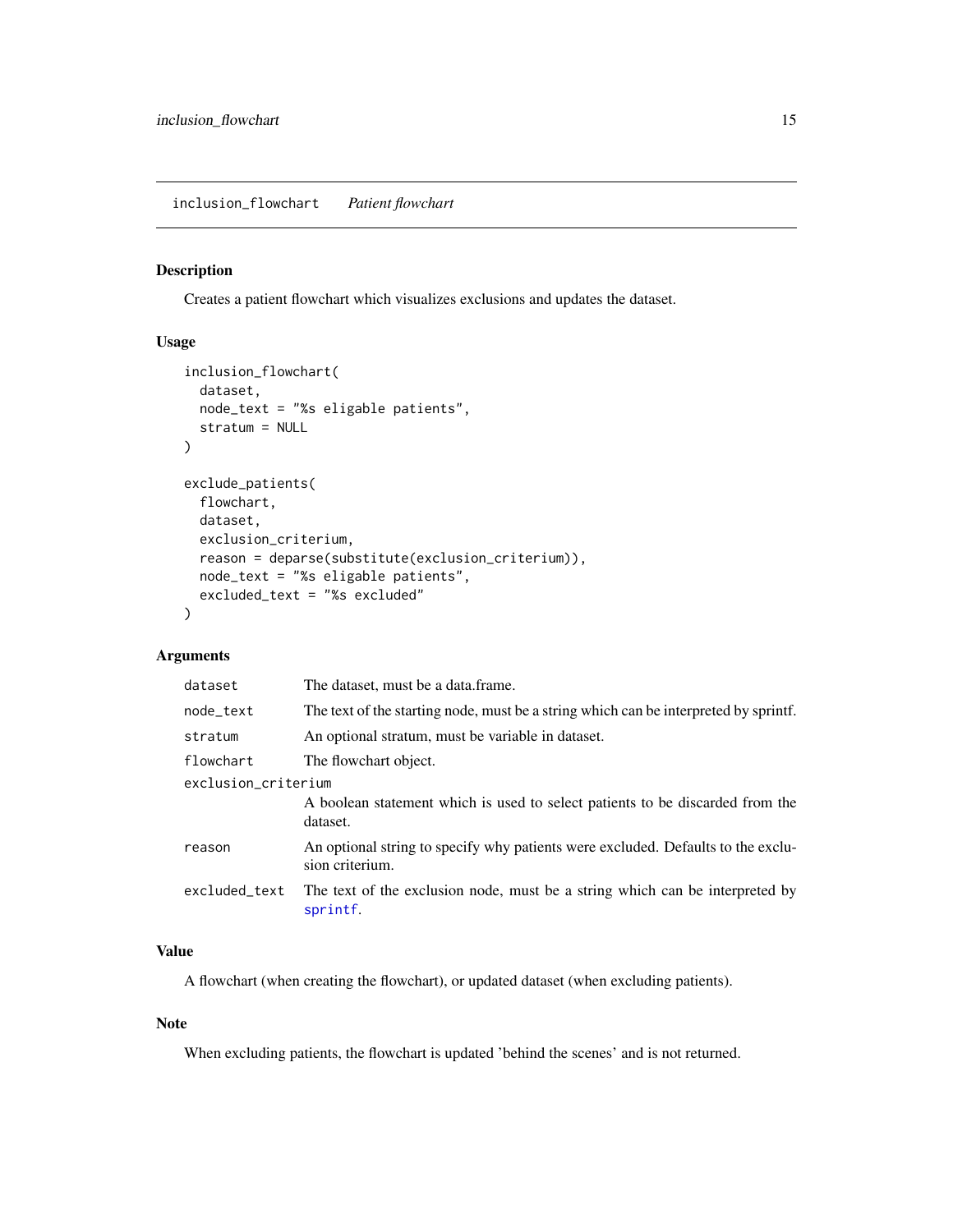#### Examples

```
## Not run:
```

```
dataset = survival::lung; dataset$sex = factor(dataset$sex,labels=c("male","female"))
flowchart = inclusion_flowchart(dataset)
dataset = exclude_patients(flowchart, dataset, status==1) #exclude all patients who did not die
dataset = exclude_patients(flowchart, dataset, time<100) #exclude patients with a short follow-up
flowchart #print diagram
```
## End(Not run)

<span id="page-15-1"></span>load\_packages *Load and install packages*

#### Description

Utility function to load and optionally install packages if they are missing. When the function terminates, packages are installed (if necessary) and loaded. Upgradeable packages are shown.

#### Usage

```
load_packages(
  ...,
  install_packages = TRUE,
  force_install = FALSE,
  show_outdated_packages = FALSE,
  default_loading_method = FALSE,
  return_library_statements = FALSE
)
```
#### Arguments

... list of package names. install\_packages whether to install the selected packages. force\_install whether to install packages even if they are installed already. show\_outdated\_packages whether to show a list of packages which are outdated. default\_loading\_method load according to the default R method using only library() return\_library\_statements makes this function only return a string containing library() statements which can be paste into an R script.

#### Details

load\_packages optionally installs, upgrades and attaches packages to the work space for a list of specified packages.

<span id="page-15-0"></span>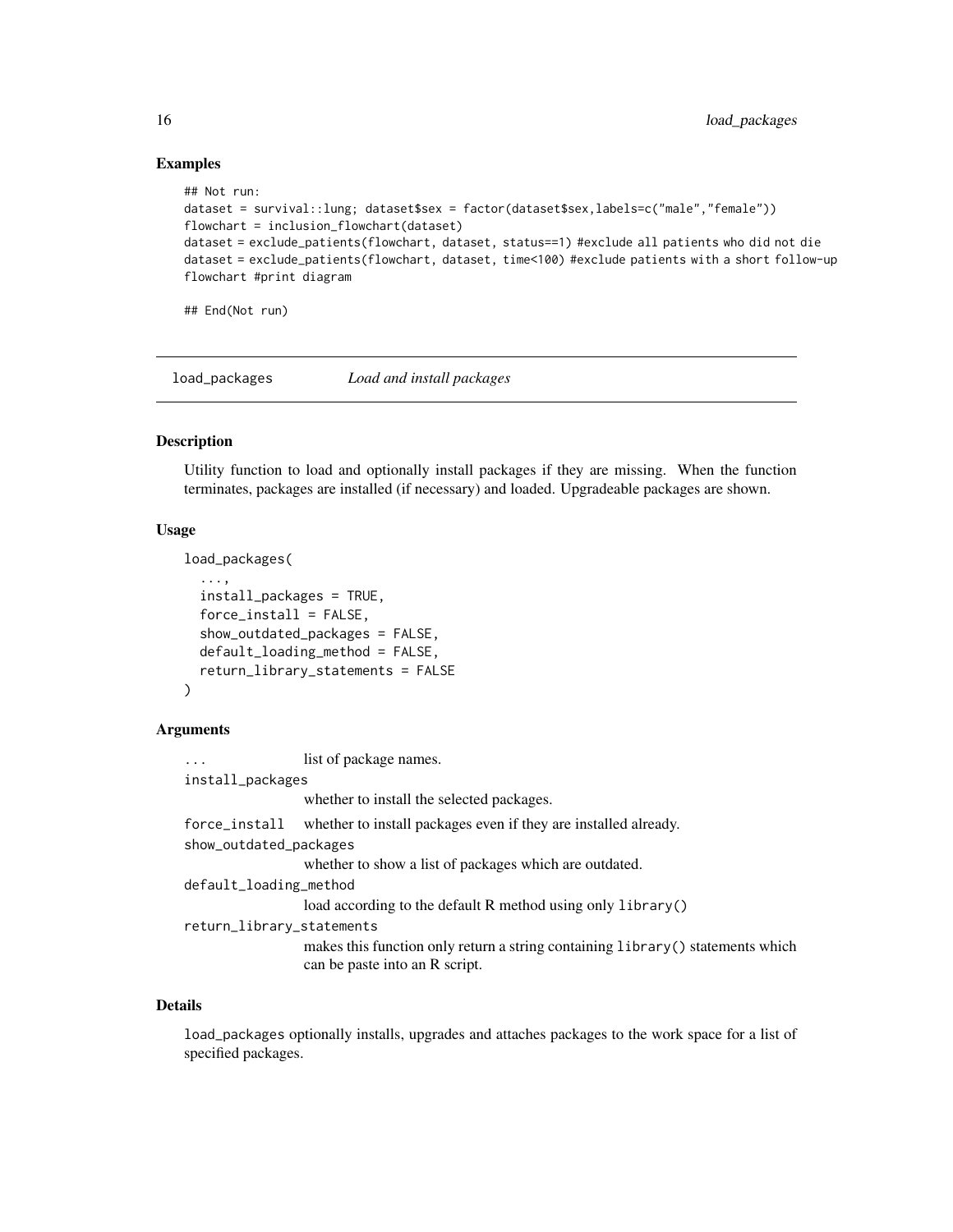#### <span id="page-16-0"></span>Value

Returns invisibly a list with additional package information and results of installing/upgrading and loading.

#### See Also

[install.packages](#page-0-0) for installation of new packages, [update.packages](#page-0-0) for updating outdated packages, [library](#page-0-0) for load and attaching packages.

Other developer functions: [crossref\\_description\(](#page-7-1)), [generic\\_implementations\(](#page-11-1)), [update\\_settings\(](#page-27-1)), [valid\\_pkgname\(](#page-28-1))

#### Examples

```
## Not run:
# Package names given one-by-one or in a vector
load_packages(c('magrittr', 'dplyr'))
load_packages('magrittr', 'dplyr')
# Package names may be unquoted
load_packages(magrittr, dplyr)
```
load\_packages('magrittr','dplyr', install\_packages=FALSE)

## End(Not run)

load\_package\_collection

*List package collections*

## Description

List package collections

## Usage

```
load_package_collection(
  collection_name = names(list_package_collections()),
  ...
\lambdalist_package_collections()
list_common_packages()
load_common_packages(...)
```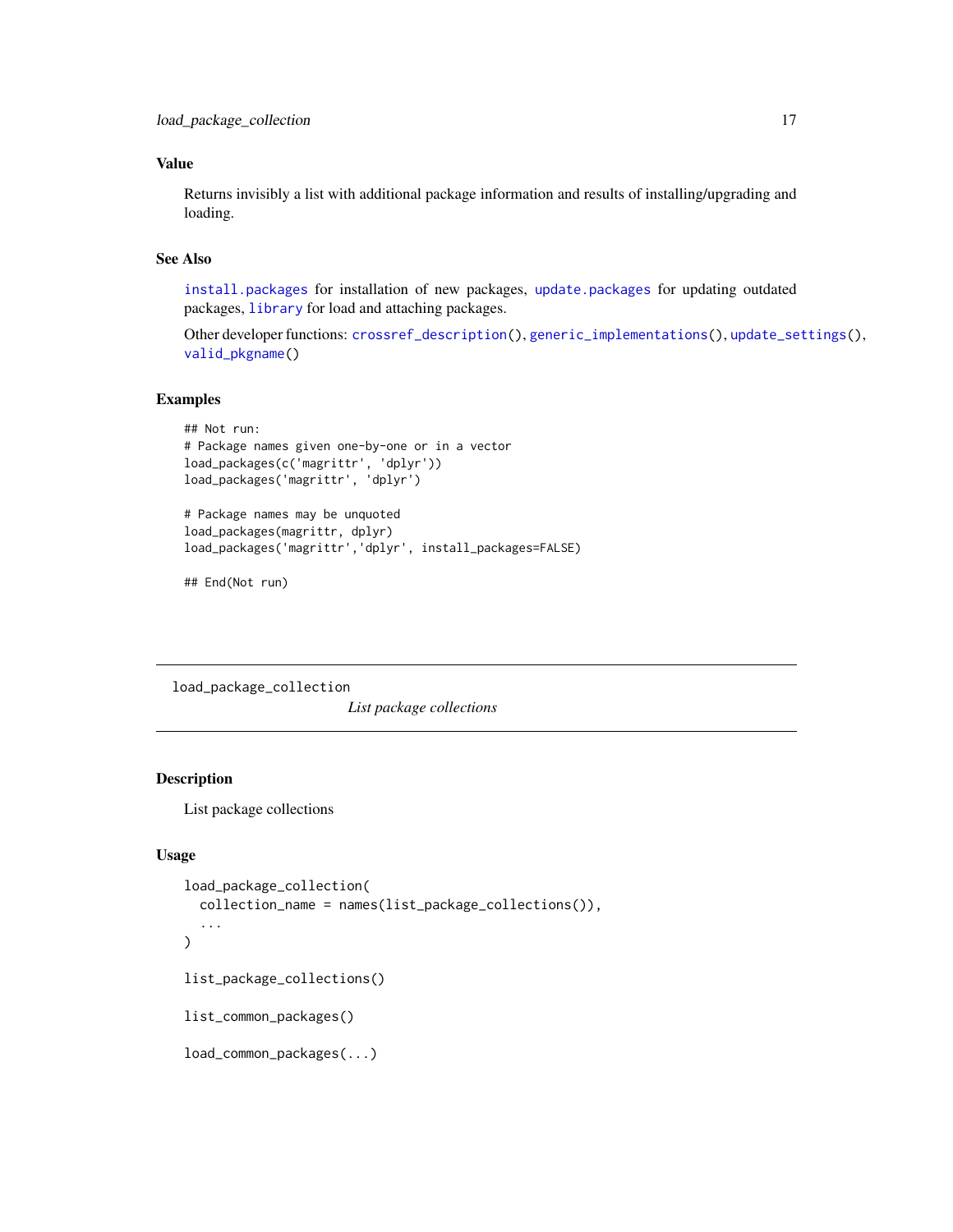## Arguments

| One or multiple collection names. Must be in "data_import", "image_import", "ggplot", "grid", "su<br>list of package names.<br>$\cdots$ | collection_name |  |  |
|-----------------------------------------------------------------------------------------------------------------------------------------|-----------------|--|--|
|                                                                                                                                         |                 |  |  |
|                                                                                                                                         |                 |  |  |

print.patient\_flowchart

*Print the patient inclusion flowchart*

## Description

Print the patient inclusion flowchart

## Usage

## S3 method for class 'patient\_flowchart' print(x, length =  $7, ...$ )

## Arguments

|        | an object used to select a method.                 |
|--------|----------------------------------------------------|
| length | Length of the arrows (to the right)                |
| .      | further arguments passed to or from other methods. |

```
print.percentage_table
```

```
Print a formatted percentage table
```
#### Description

Print a formatted percentage table

## Usage

```
## S3 method for class 'percentage_table'
print(x, \ldots)
```
## Arguments

|                      | An object of class percentage_table                |
|----------------------|----------------------------------------------------|
| $\ddot{\phantom{0}}$ | further arguments passed to or from other methods. |

## Examples

print(percentage\_table(iris\$Species))

<span id="page-17-0"></span>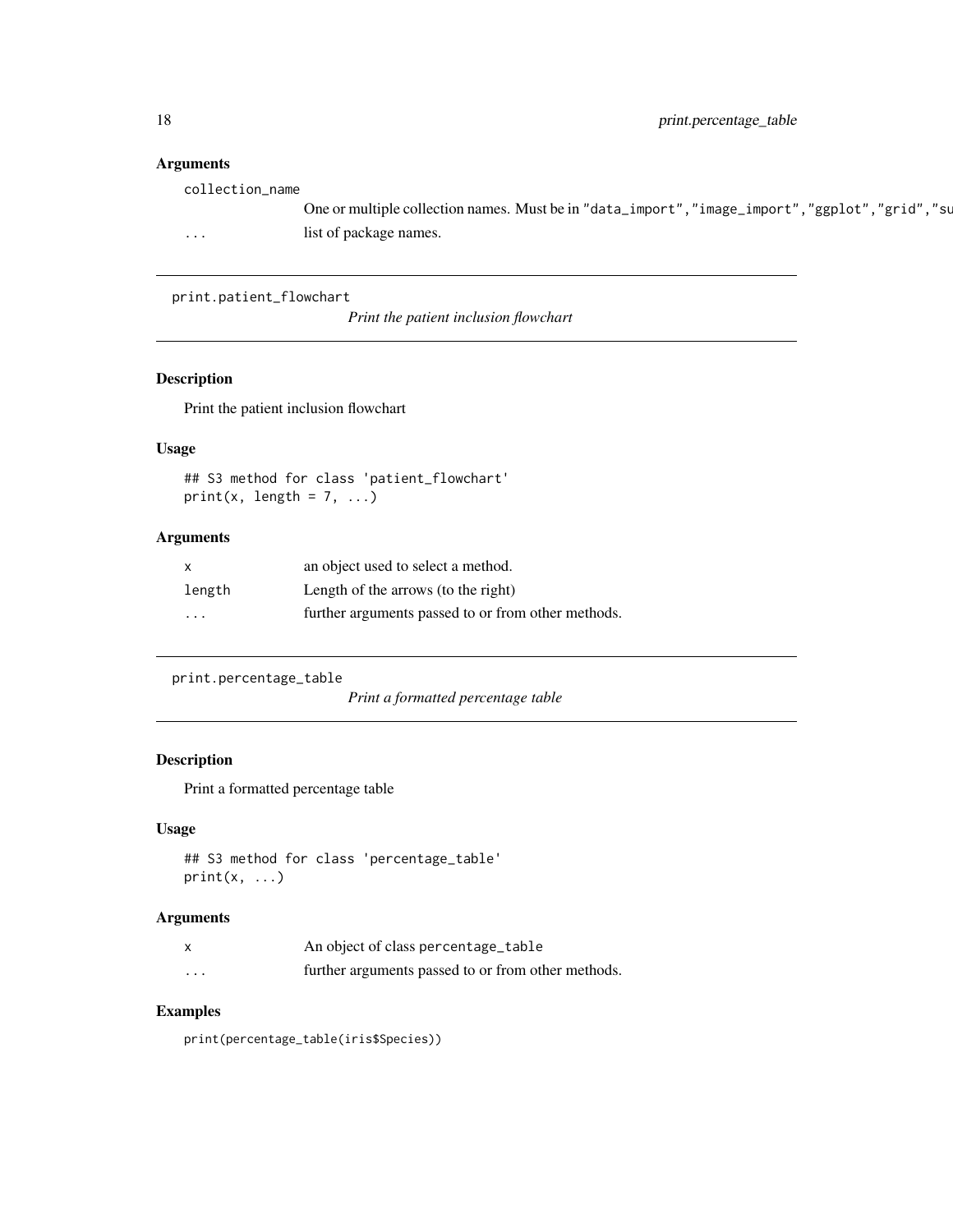<span id="page-18-0"></span>

Creates an animated progress bar

#### Usage

```
progressbar(
  format = "[[|][|/-\\][ ]]",
 width = 20,
 refresh = 200,
 n_iterations = NULL
\lambdarender(object, ...)
## S3 method for class 'fraction_progressbar'
render(object, progress, show_progress = c("nothing", "percentage"), ...)
## S3 method for class 'iteration_progressbar'
render(
 object,
 progress,
 show_progress = c("nothing", "percentage", "iteration"),
  ...
)
## S3 method for class 'progressbar'
```
render(object, show\_progress = c("nothing", "percentage", "iteration"), ...)

#### Arguments

| format        | character vector containing the format of the animation. See 'details' for more<br>information.                                                                |
|---------------|----------------------------------------------------------------------------------------------------------------------------------------------------------------|
| width         | progress bar width.                                                                                                                                            |
| refresh       | refresh rate in milliseconds of the animation.                                                                                                                 |
| n_iterations  | optional parameter, specifies the number of total iterations. When updating the<br>progress bar it is then sufficient to specify the current iteration number. |
| object        | animated progress bar.                                                                                                                                         |
| .             | further arguments passed to or from other methods.                                                                                                             |
| progress      | either the iteration number (if n_iterations is set), or the progress fraction (in<br>$[0,1]$ ).                                                               |
| show_progress | how to show the progress. Either not to show it (default), show a percentage or<br>if n_iterations is set to show the number of iterations.                    |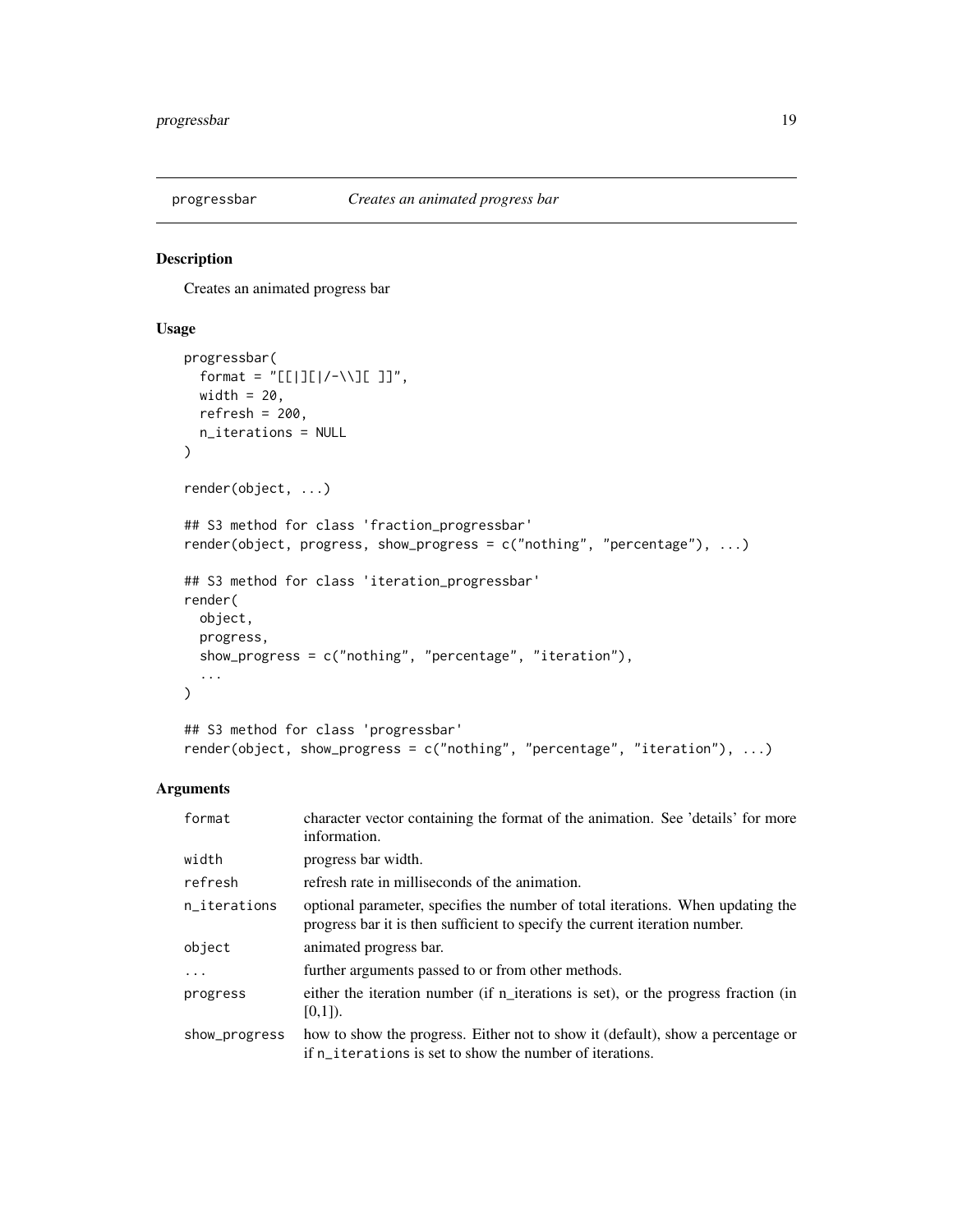<span id="page-19-0"></span>The format of the progress bar is given by a character vector. It consists of 5 parts:

- 1. the left border of the progress bar consisting of 0 or more characters.
- 2. a pair of square brackets containing a single character which represents the loaded area.
- 3. a pair of square brackets containing 0 or more characters. These are animated on the border between the loaded and unloaded area.
- 4. a pair of square brackets containing a single character which represents the unloaded area.
- 5. the right border of the progress bar consisting of 0 or more characters.

The format follows the following regular expression:  $\land$ .\*?[.?][.\*?][.?].\*\$

#### Examples

```
## Not run:
# simple progressbar
bar = progressbar(format = "[[[][]/-\1][[]/])# fancy progressbar using UTF-8 codes
n_operations = 1000
bar2 = progressbar(format="\u25ba[\u2589][\u2580\u2584][\u3000]\u25c4", n_iterations=n_operations)
for(i in 1:n_operations) {
 cat("\r", render(bar),sep="")
 Sys.sleep(0.01)
}
## End(Not run)
```
progression\_calculator

*Creates a progression calculator which can display a loading bar and expected time to completion*

#### Description

Creates a progression calculator which can display a loading bar and expected time to completion

#### Usage

```
progression_calculator(task_description, N)
```
## S3 method for class 'progression\_calculator'  $render(object, i, interval = 10, ...)$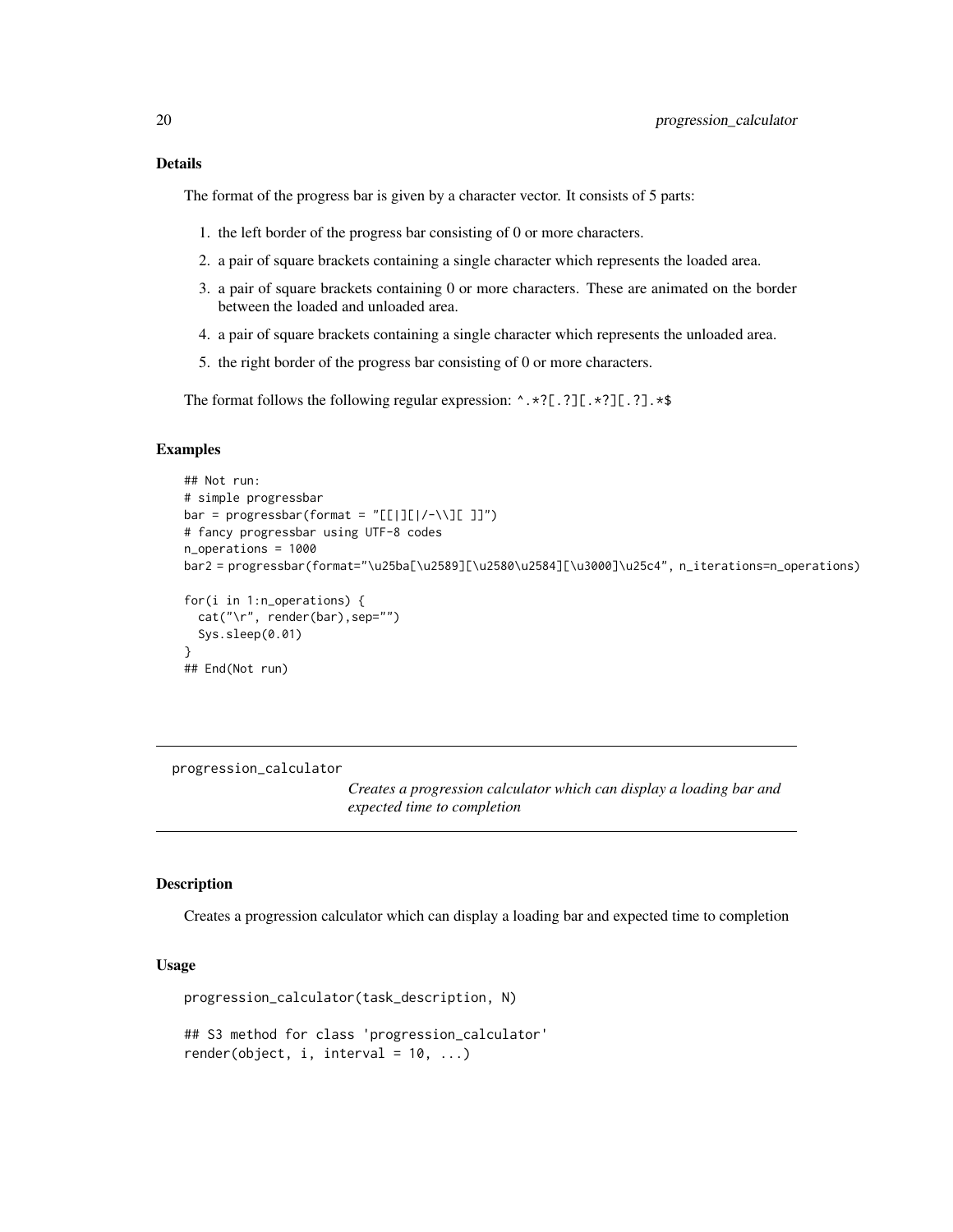#### <span id="page-20-0"></span>Arguments

| task_description |                                                                                                                              |
|------------------|------------------------------------------------------------------------------------------------------------------------------|
|                  | A description of the task which is executed, if set to NA then no description if<br>printed when using the render() function |
| N                | The number of steps that are needed to complete the task                                                                     |
| object           | A progression calculator                                                                                                     |
|                  | The current iteration.                                                                                                       |
| interval         | The number of iterations to be completed before the progression calculator is<br>updated.                                    |
| .                | further arguments passed to or from other methods.                                                                           |
|                  |                                                                                                                              |

## Examples

```
## Not run:
#create progression calculator with 10 iterations
progress = progression_calculator("Example", N=10)
for(i in 1:10) {
  render(progress, i, interval=1) #render the calculator
  Sys.sleep(0.2)
}
```
## End(Not run)

redundant\_packages *Find redundant packages*

#### Description

Find redundant packages

#### Usage

redundant\_packages(packages)

#### Arguments

packages list of package names.

## Details

Certain packages have a direct dependency on other packages. In that case it is unnecessary to attach the latter packages. This function finds those packages and returns them in a named list. For each named item, the name is imported by the value in the list.

#### Value

A named list of packages names, where each value is a vector of packages already loading the corresponding package.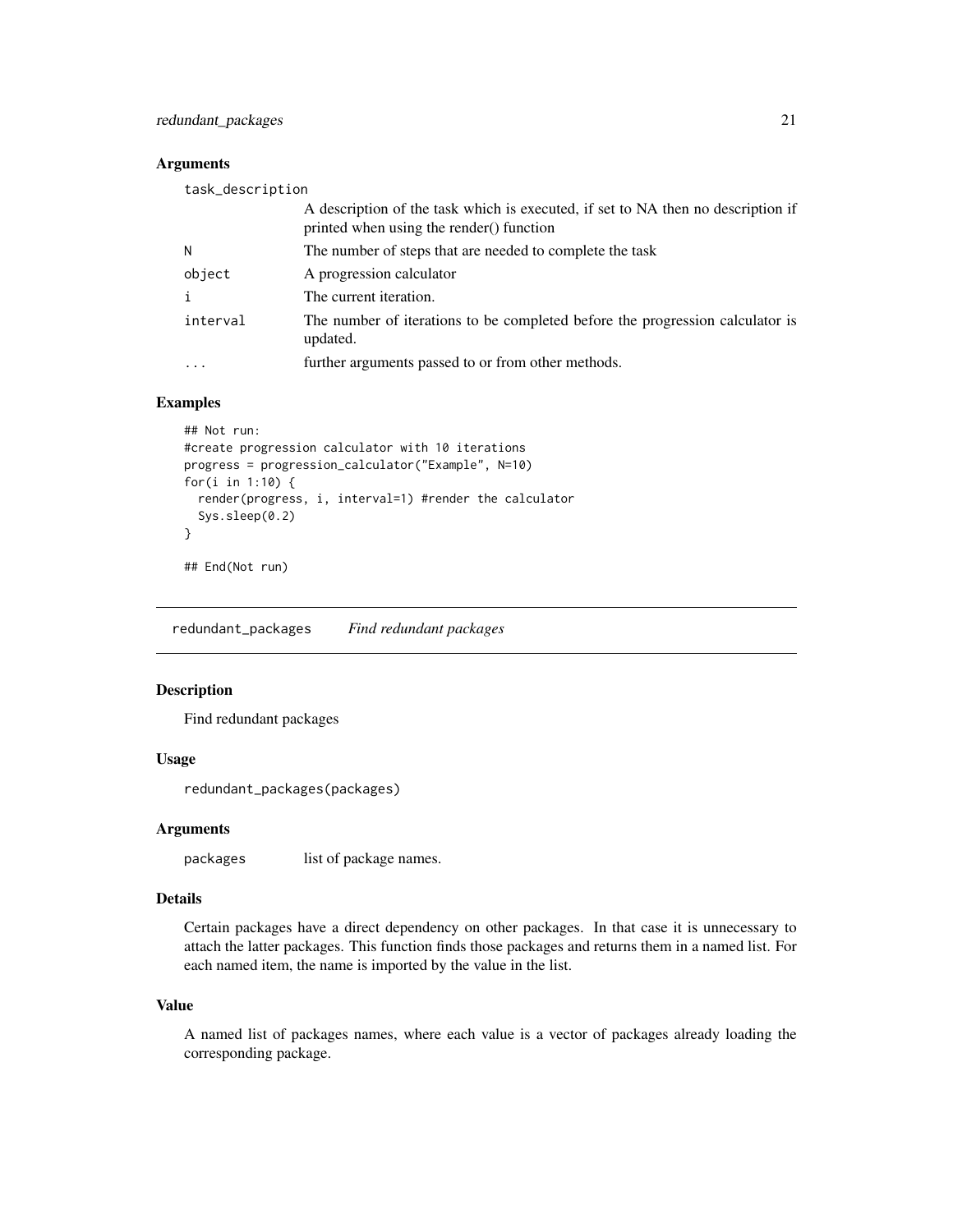## Examples

```
## Not run:
#grid does not have be loaded since gridGraphics already does so.
redundant_packages(c("gridGraphics","grid"))
```
## End(Not run)

<span id="page-21-1"></span>rm\_empty\_rows *Remove empty rows*

## Description

Remove empty rows

#### Usage

```
rm_empty_rows(dataframe)
```
## Arguments

dataframe data.frame object.

## Value

A data.frame with rows removed that only contain NA.

## See Also

Other NA functions:  $rm\_na()$ 

## Examples

```
data <- rbind(c(1,2,3), c(1, NA, 4), c(4,6,7), c(NA, NA, NA), c(4, 8, NA))
rm_empty_rows(data)
```
<span id="page-21-0"></span>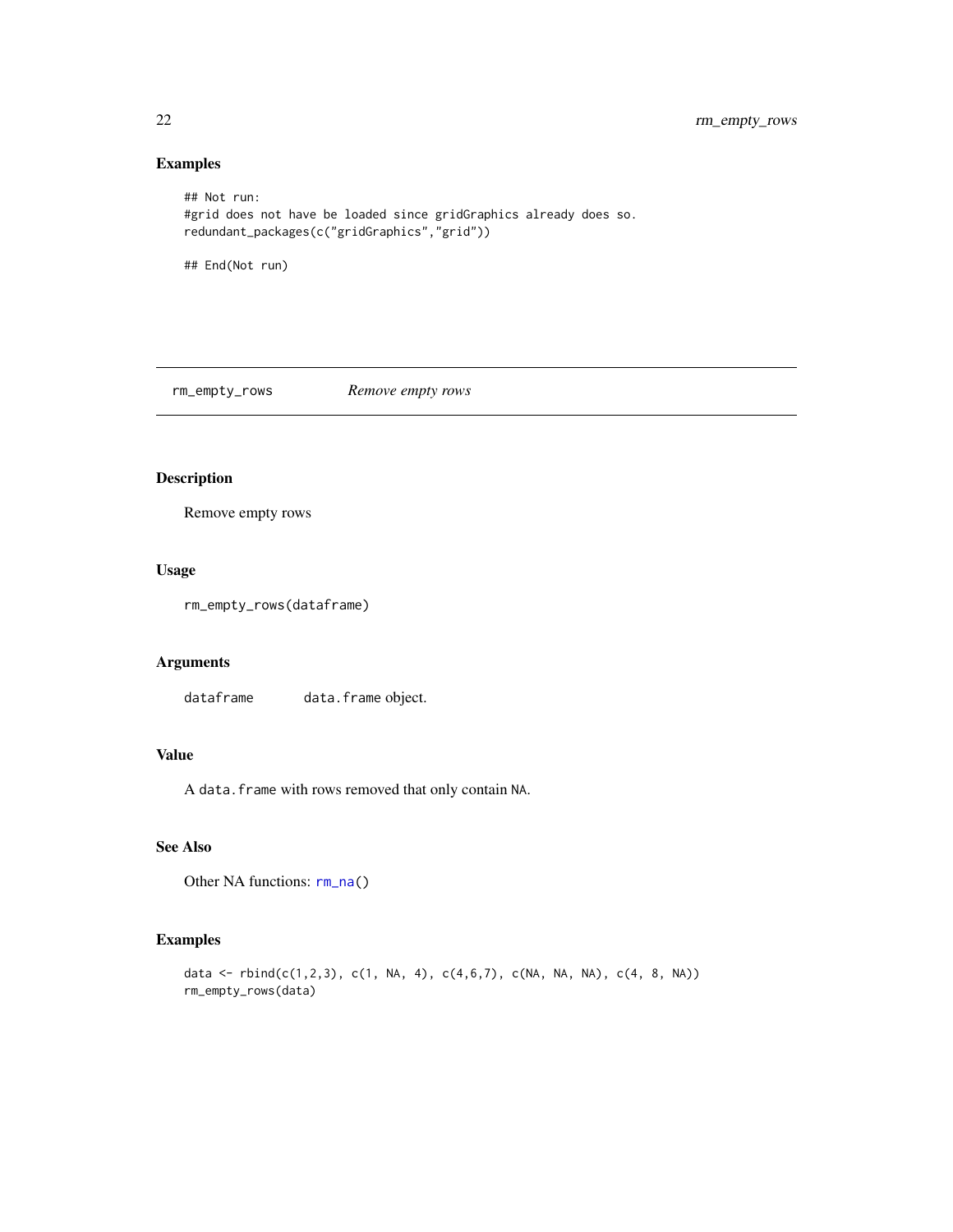<span id="page-22-1"></span><span id="page-22-0"></span>rm\_na *Remove* NA

## Description

Remove NA

## Usage

rm\_na(x)

## Arguments

x vector containing possible NA values.

## Value

Vector without NA

## See Also

Other NA functions: [rm\\_empty\\_rows\(](#page-21-1))

## Examples

rm\_na(c(1,2,NA,54))

rnd\_dbl *Round number*

## Description

Rounds a number to a specified amount of digits and returns the string value.

#### Usage

rnd\_dbl(dbl, digits = 3)

## Arguments

| dbl    | number to be rounded.                                               |
|--------|---------------------------------------------------------------------|
| digits | number of digits the number needs to be rounded to (defaults to 3). |

## Value

A string value of the number rounded to the specified amount of digits.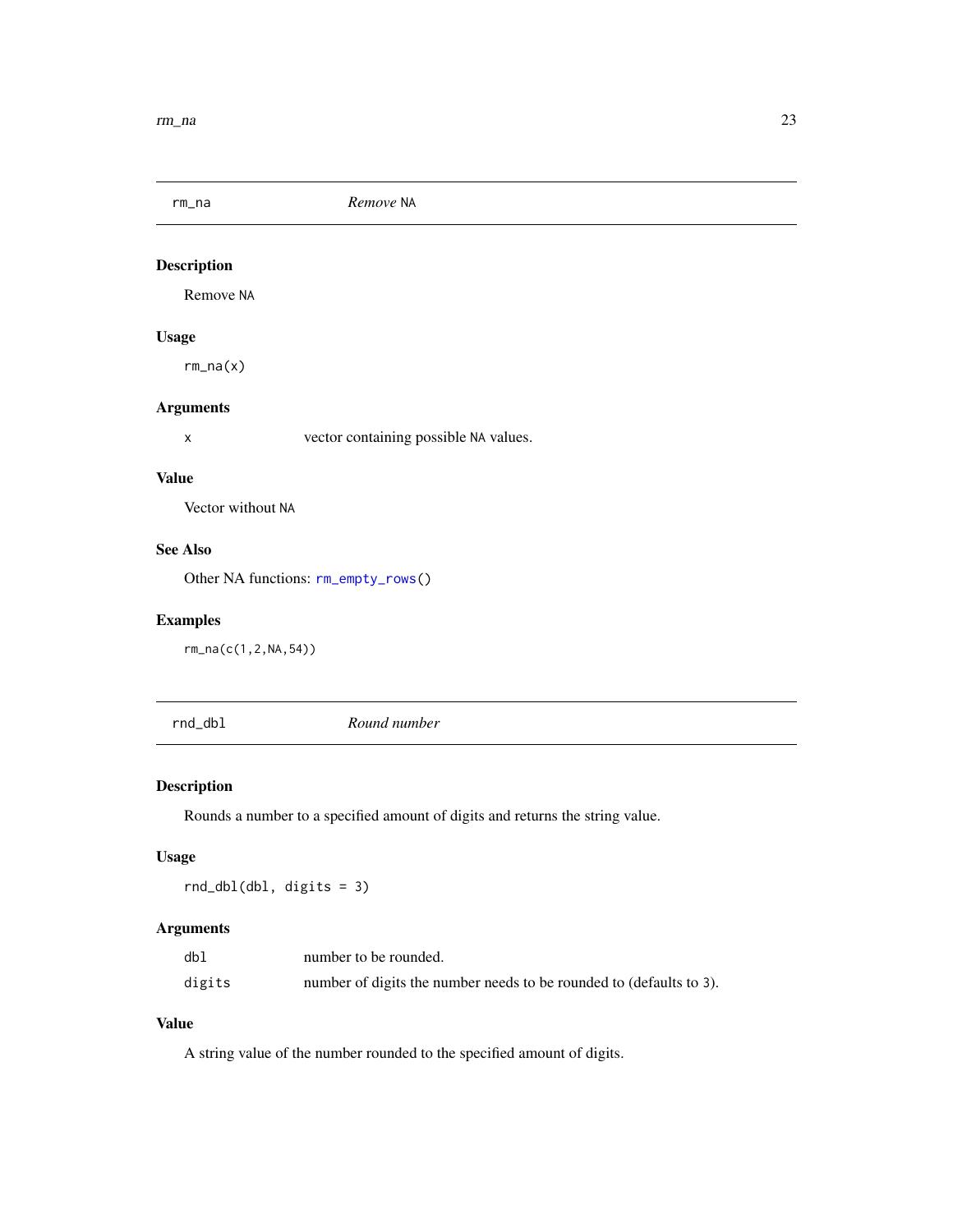#### Examples

```
rnd_dbl(1.26564,digits = 2)
```
separate\_values *Separate values*

#### Description

Separates real numbers from one another that are to close to each other. In the resulting set, the values are separated by a minimum distance, bounded by lower and upper limits and are constraint to be as close as possible to their original values.

#### Usage

```
separate_values(X, distance = 0.05, min = 0, max = 1)
```
#### Arguments

|          | numerical vector of real numbers.                                                          |
|----------|--------------------------------------------------------------------------------------------|
| distance | minimum distance between subsequent numbers. Must be a scalar or vector of<br>size   X   . |
| min. max | lower and upper limits.                                                                    |

#### Details

This function can be used for example to separate labels that are too close to one another. The resulting vector will create enough space, such that the labels do not overlap any more, yet are still close to their original values.

The output vector has the following properties. For all elements  $e_i$ ,  $min \leq e_i$   $\leq max$ . For the distance D between  $e_i$  and  $e_i(i+1)$ ,  $D \geq max(d_i, d_i(i+1))$ . And finally, the distance between e\_i and X\_i is minimized for all e\_i.

#### Value

A numerical vector with the same length as X, with numbers bounded by min and max, close to their original values and with the minimum allowed distance between subsequent values.

#### Examples

```
separate_value(s(0.3, 0.4, 0.41), distance = 0.05, min = 0, max = 1)
```
<span id="page-23-0"></span>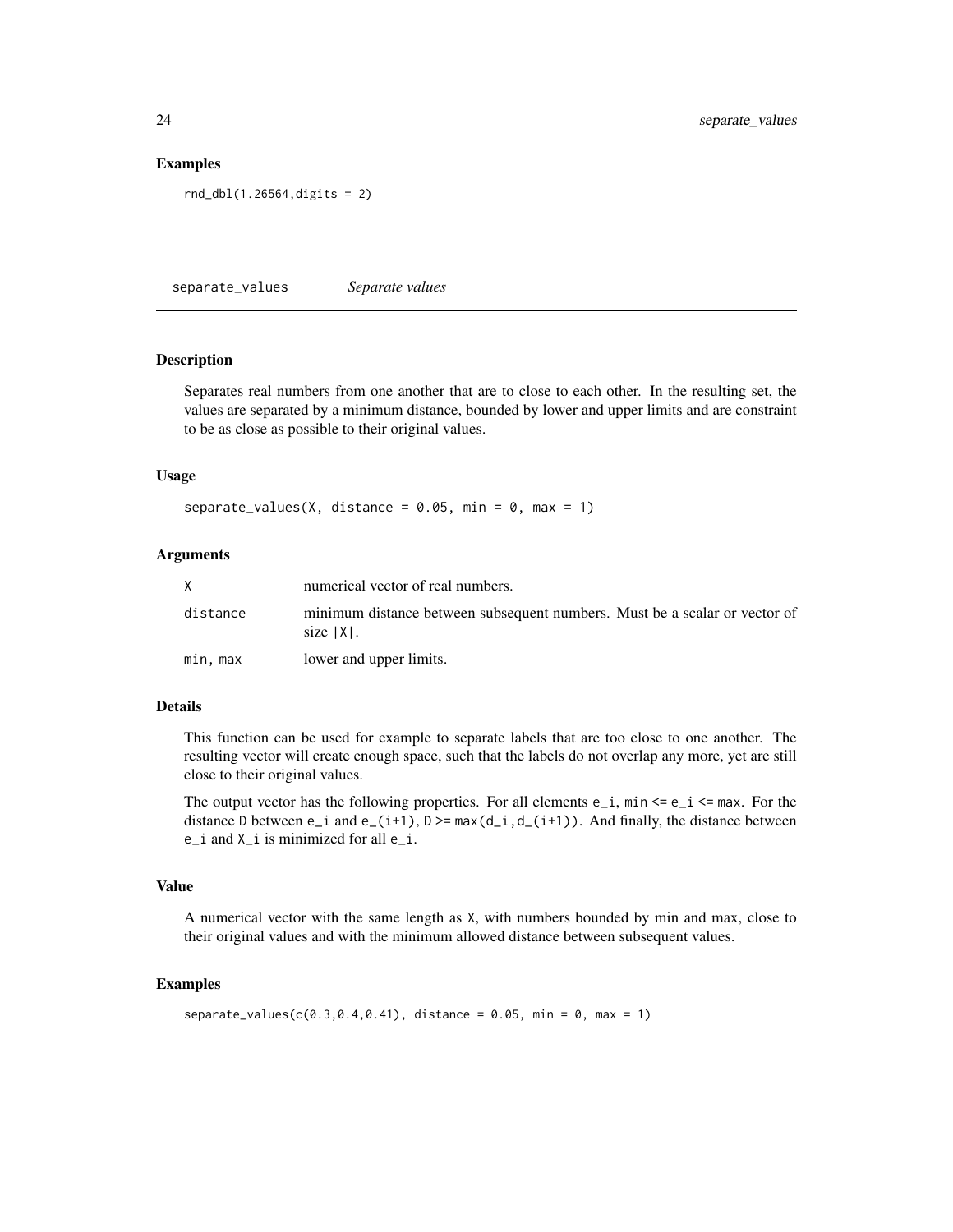<span id="page-24-0"></span>

Adds comma's to separate thousands in numbers

## Usage

sep\_thousands(n)

#### Arguments

n a real number

#### Value

A string with the number and thousands separated by comma's.

## Examples

sep\_thousands(13243.33) #13,243.33

spinner *Creates an animated spinner*

## Description

Creates an animated spinner

## Usage

spinner(format = " $|/-\|$ ", refresh = 200)

## S3 method for class 'spinner' render(object, ...)

## Arguments

| format  | character vector containing the format of the animation. See 'details' for more<br>information. |
|---------|-------------------------------------------------------------------------------------------------|
| refresh | refresh rate in milliseconds of the animation.                                                  |
| object  | animated spinner.                                                                               |
|         | further arguments passed to or from other methods.                                              |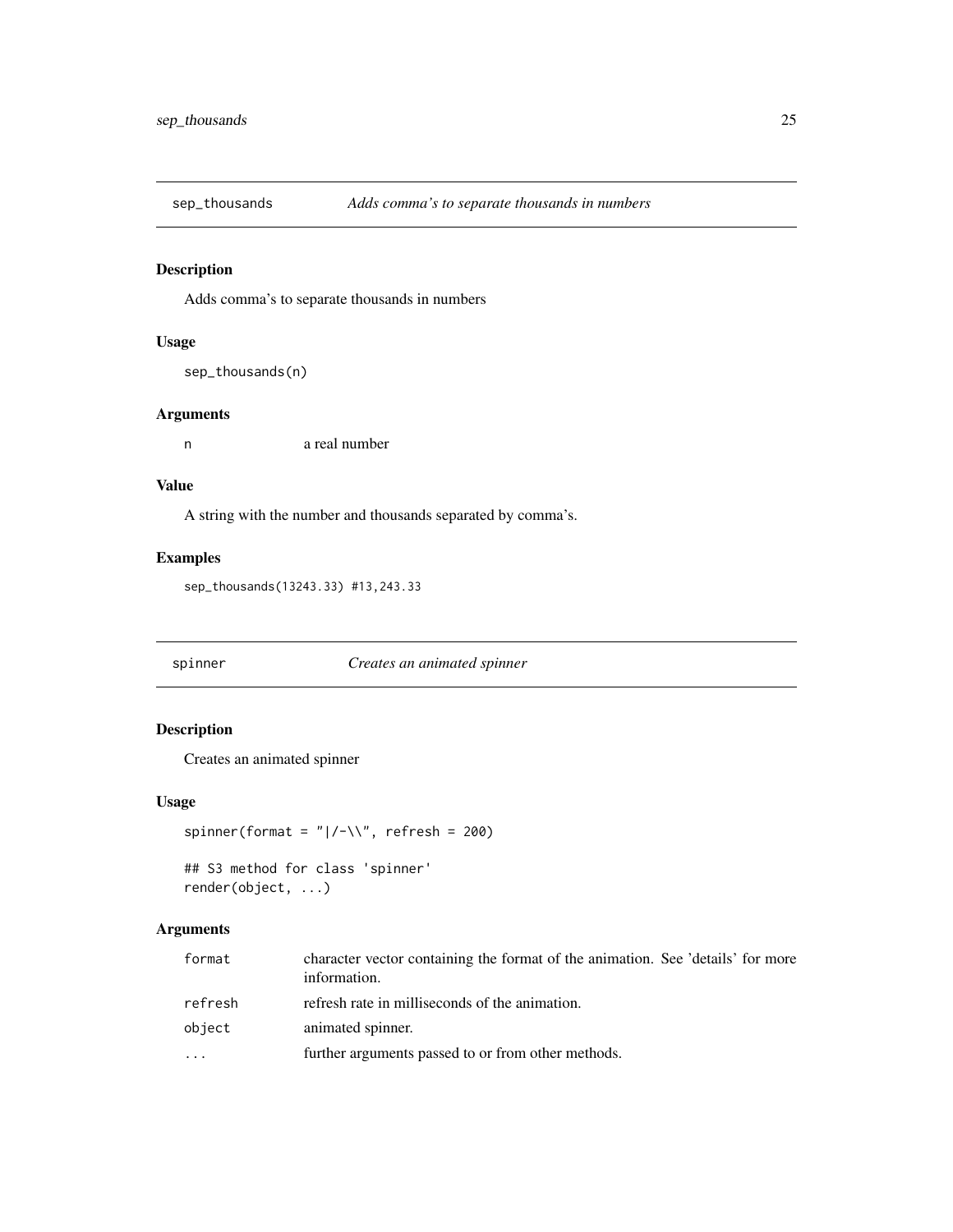## Details

The format of the spinner simply consists of the characters in order which the spinner cycles through.

## Examples

```
## Not run:
sp = spinner("|/-\\\ \n\sqrt{")}n_operations = 100
for(i in 1:n_operations) {
  cat("\r", render(sp),sep="")
  Sys.sleep(0.01)
}
## End(Not run)
```
startup *Cleans R for use*

## Description

Clears workspace, deletes all objects from global environment, clears graphics and (optionally) sets working directory.

## Usage

```
startup(
  removeObjects = TRUE,
  runGarbageCollection = TRUE,
  clearGraphics = TRUE,
  folder = NULL,
  verbose = TRUE
)
```
#### Arguments

|               | removeObjects whether to remove objects from the workspace.   |  |  |
|---------------|---------------------------------------------------------------|--|--|
|               | runGarbageCollection                                          |  |  |
|               | whether to run the garbage collection.                        |  |  |
| clearGraphics | whether to clear the graphics from the R studio plots screen. |  |  |
| folder        | folder name to set the current working directory.             |  |  |
| verbose       | whether to print informative messages during cleaning.        |  |  |

## Examples

## Not run: startup()

<span id="page-25-0"></span>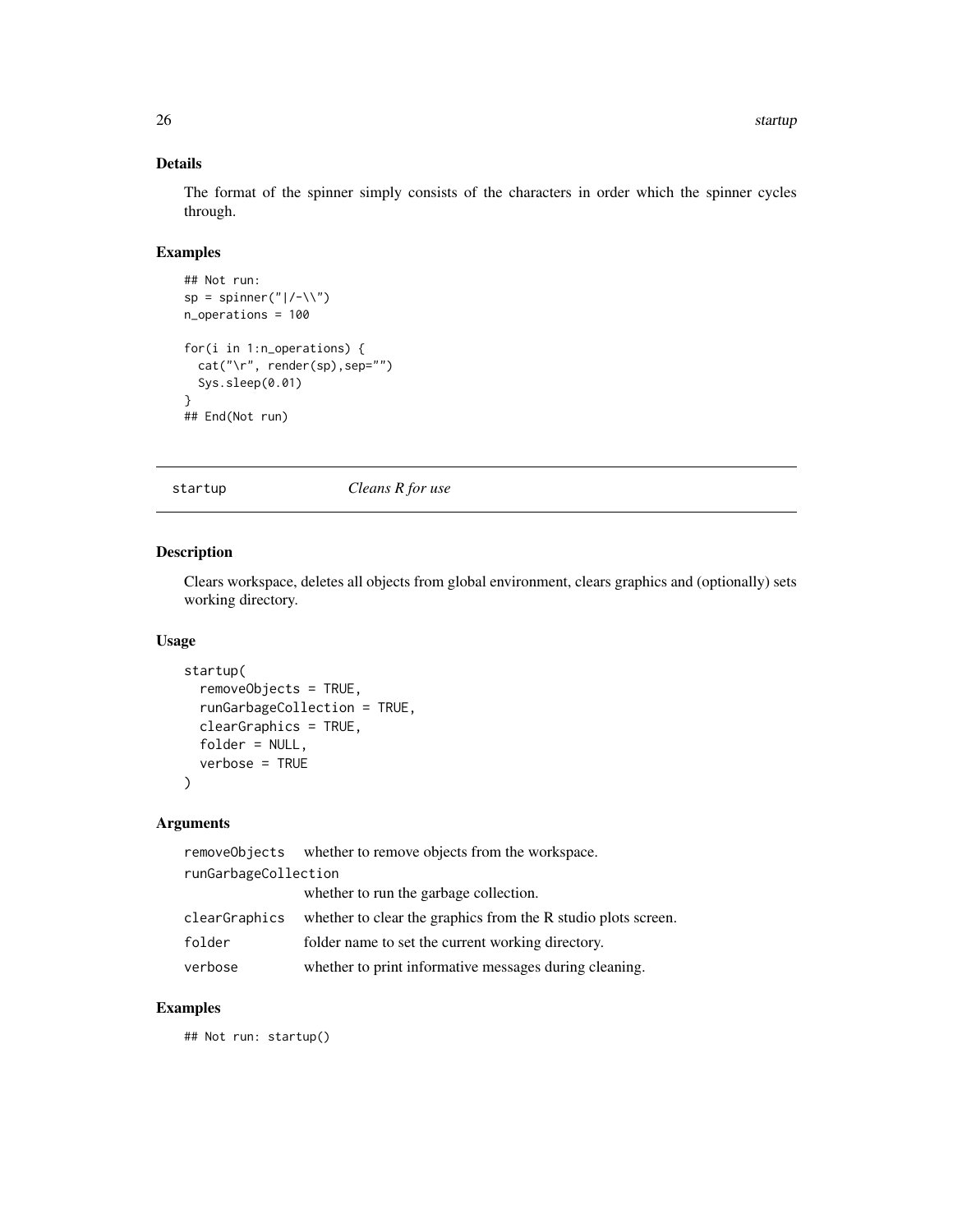<span id="page-26-0"></span>

S.T.F.U.: Stop Text From turning Up

## Usage

stfu(expr)

#### Arguments

expr expression to evaluate in silence.

#### Value

Returns invisibly the result of expr.

## Warning

Make sure to call this function **always** directly on the expression and never indirectly e.g. via pipes. Example: stfu(expr) is correct, but expr %>% stfu will not hide the output. However, the expr argument itself may contain pipes.

## Examples

stfu(print("hi"))

translate\_items *Translate item*

#### Description

Translate item

#### Usage

```
translate_items(vector, dict)
```
#### Arguments

| vector | A vector whose values are to be translated.                               |
|--------|---------------------------------------------------------------------------|
| dict   | A named vector, whose names are keys in 'vector' to be replaced and whose |
|        | values are the new values                                                 |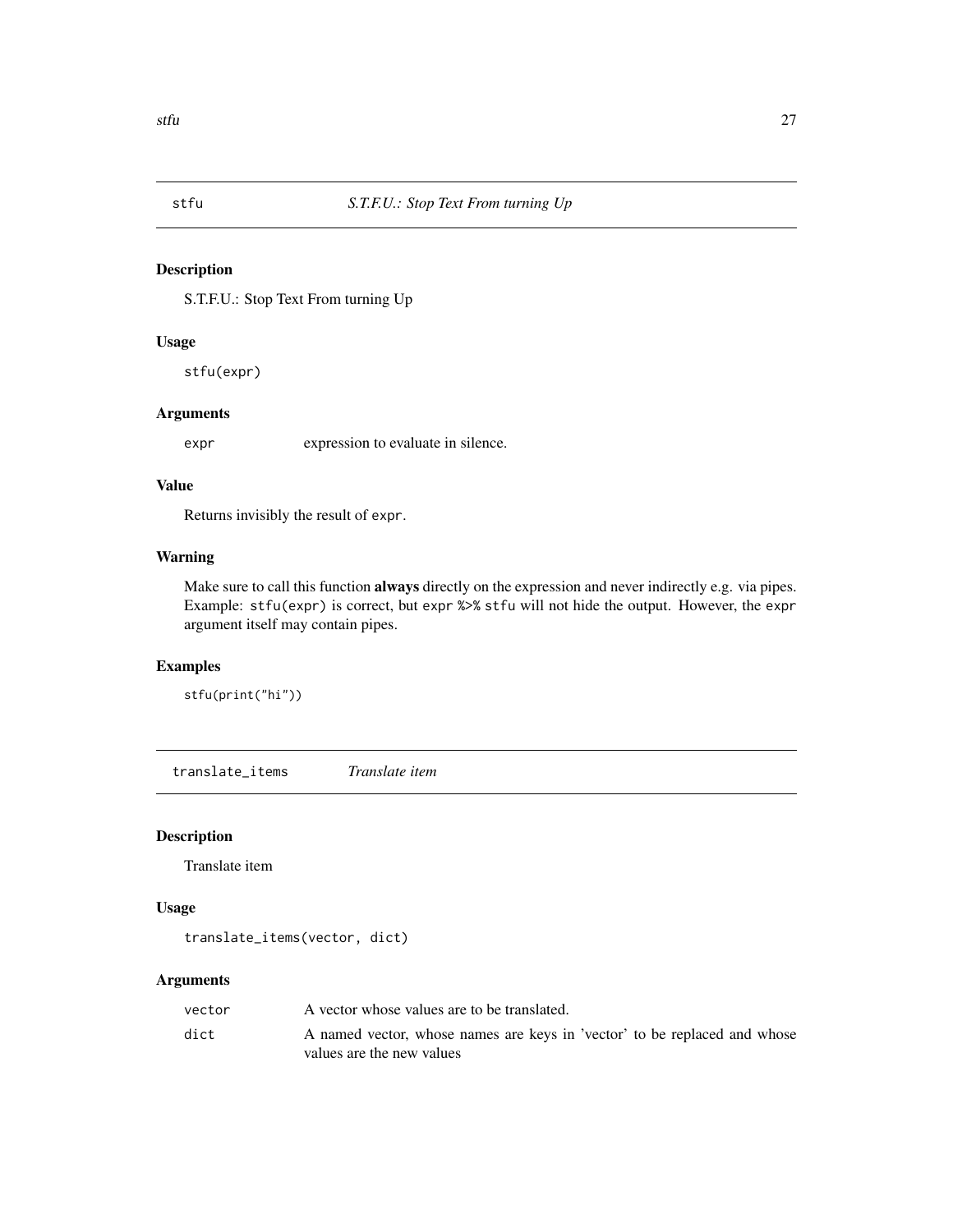## Value

A vector with new values

## Examples

v = c("A","B","C") dict = c("A"="1")

translate\_items(v, dict)

<span id="page-27-1"></span>update\_settings *Update default function settings*

## Description

Uses ellipsis parameter to update a list of default settings.

#### Usage

```
update_settings(default, ...)
```
#### Arguments

| default  | named list of default values for settings.                 |
|----------|------------------------------------------------------------|
| $\cdots$ | optional settings values to override the default settings. |

## Value

The updated list of settings with updated values.

#### See Also

Other developer functions: [crossref\\_description\(](#page-7-1)), [generic\\_implementations\(](#page-11-1)), [load\\_packages\(](#page-15-1)), [valid\\_pkgname\(](#page-28-1))

#### Examples

```
foo = function(...) {
  default = list(a=1)settings = update_settings(default, ...)
}
## Not run: foo(a=2, b=3)
```
<span id="page-27-0"></span>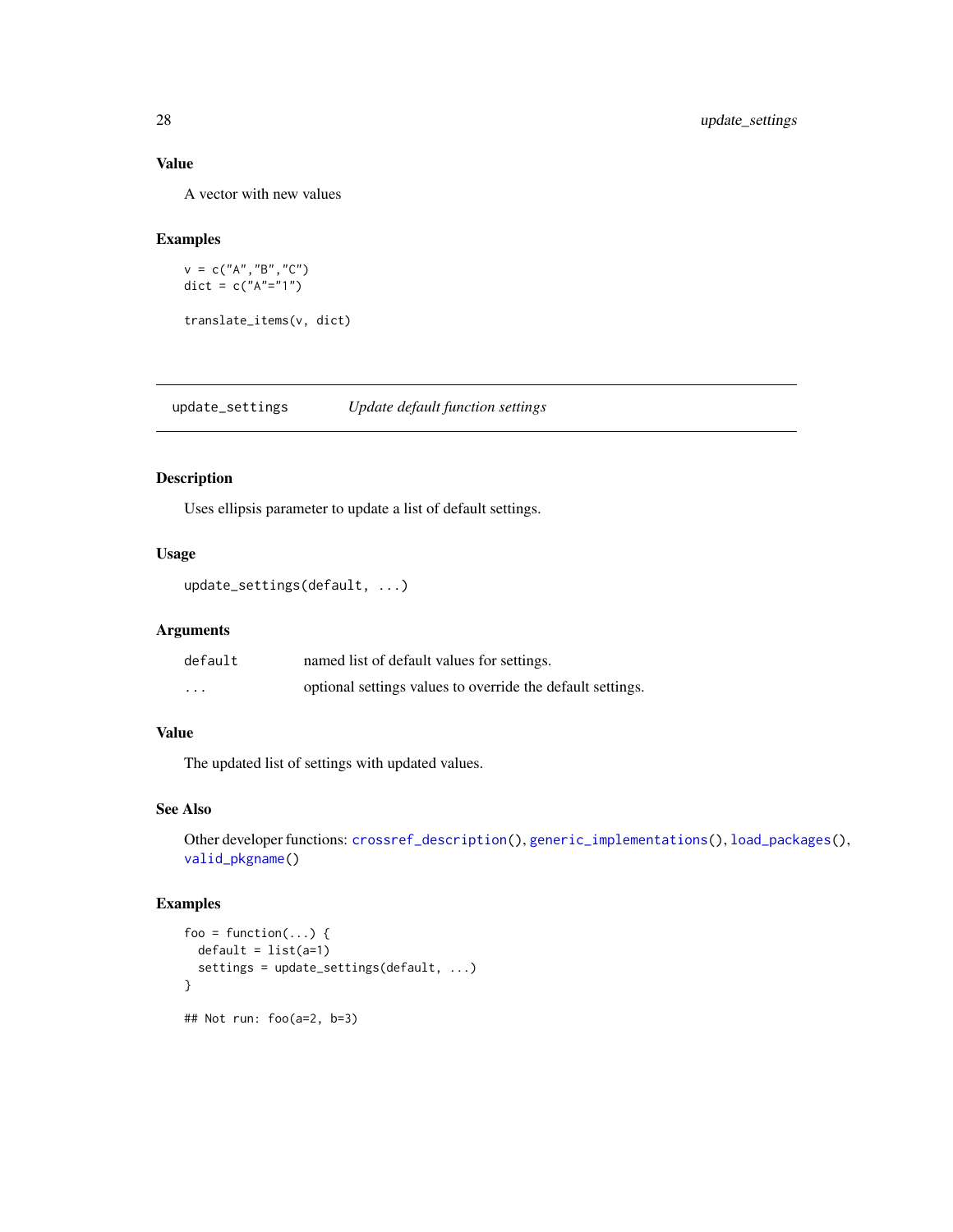<span id="page-28-1"></span><span id="page-28-0"></span>

Naming rule obtained from *'Writing R Extensions'* manual. The corresponding regular expression used for verifying the package name is "[[:alpha:]][[:alnum:]\.]\*[[:alnum:]]". For function names this is " $((?:[[:alpha:]])\.\,(?![0-9]))[[:alnum:]]\.\,]\star)$ "

#### Usage

valid\_pkgname(pkg)

valid\_funcname(func)

#### Arguments

| pkg  | string vector containing package names. Can be a vector of strings with size of<br>at least 1.  |
|------|-------------------------------------------------------------------------------------------------|
| func | string vector containing function names. Can be a vector of strings with size of<br>at least 1. |

## Value

A named logical indicating whether the package name is valid.

#### References

[make.names](#page-0-0), ['Writing R Extensions'](https://cran.r-project.org/doc/manuals/r-devel/R-exts.html#The-DESCRIPTION-file) manual.

#### See Also

Other developer functions: [crossref\\_description\(](#page-7-1)), [generic\\_implementations\(](#page-11-1)), [load\\_packages\(](#page-15-1)), [update\\_settings\(](#page-27-1))

#### Examples

```
valid_pkgname("hgutils") # valid
valid_pkgname("ggplot2") # valid
valid_pkgname("pkg2.-1") # invalid
valid_funcname(".hgutils") # valid
valid_funcname("ggplot2") # valid
valid_funcname(".2pkg") # invalid
```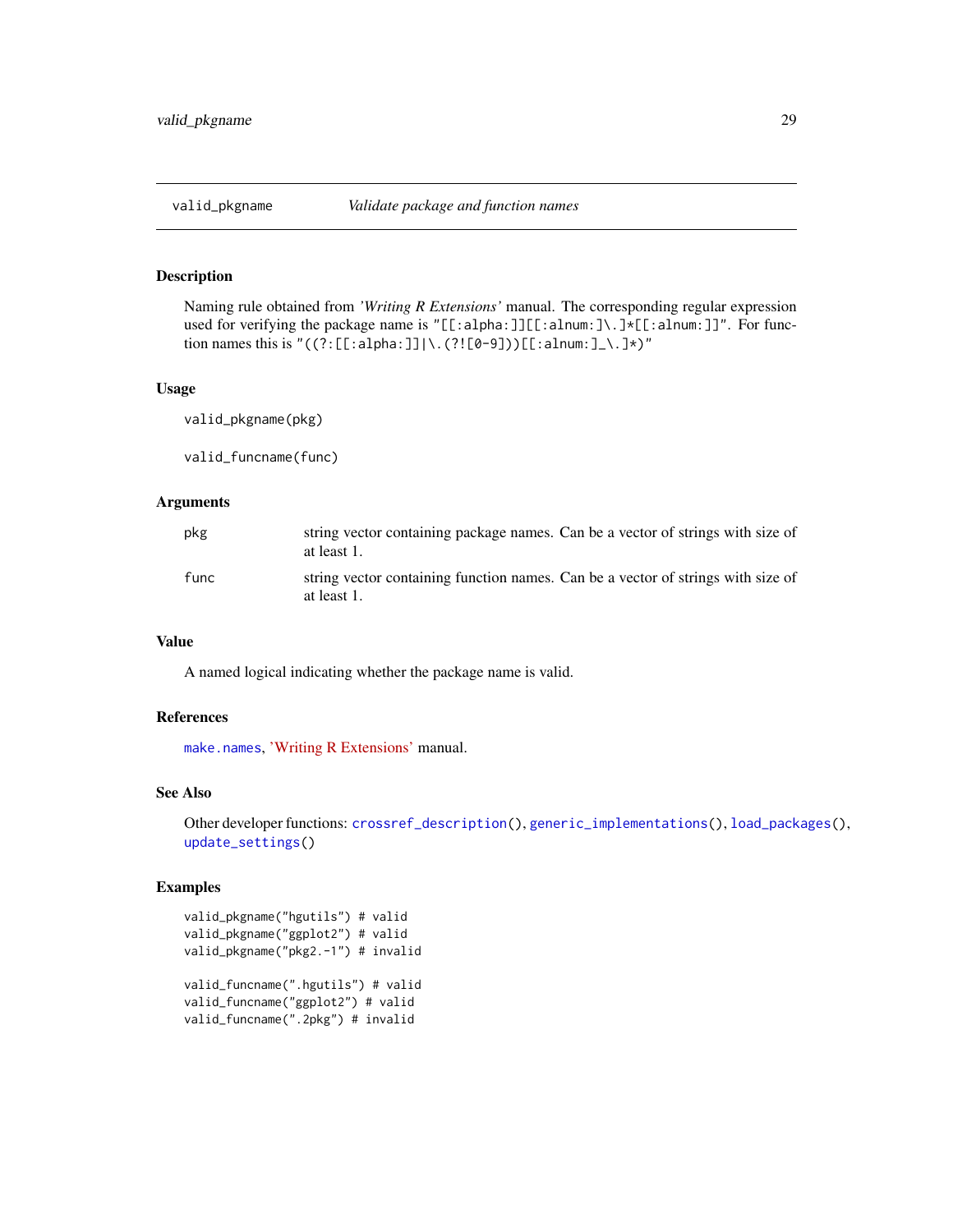<span id="page-29-0"></span>wrap\_text\_table *Wrap string table*

## Description

Wrap string table

## Usage

```
wrap_text_table(string, exdent, min_size = 9, table_width = 80 - exdent)
```
## Arguments

| string      | character vector of strings to reformat.                                                                 |
|-------------|----------------------------------------------------------------------------------------------------------|
| exdent      | non-negative integer giving indentation of following lines in each paragraph                             |
| min_size    | minimal size where a table is constructed, otherwise elements are concatenated<br>with $\cdot$ $\cdot$ . |
| table width | table character width.                                                                                   |

#### Value

A character vector of a wrapped table where rows are separated by the newline character.

## See Also

[str\\_wrap](#page-0-0), [get\\_square\\_grid](#page-13-1).

## Examples

cat(wrap\_text\_table(LETTERS, exdent=0))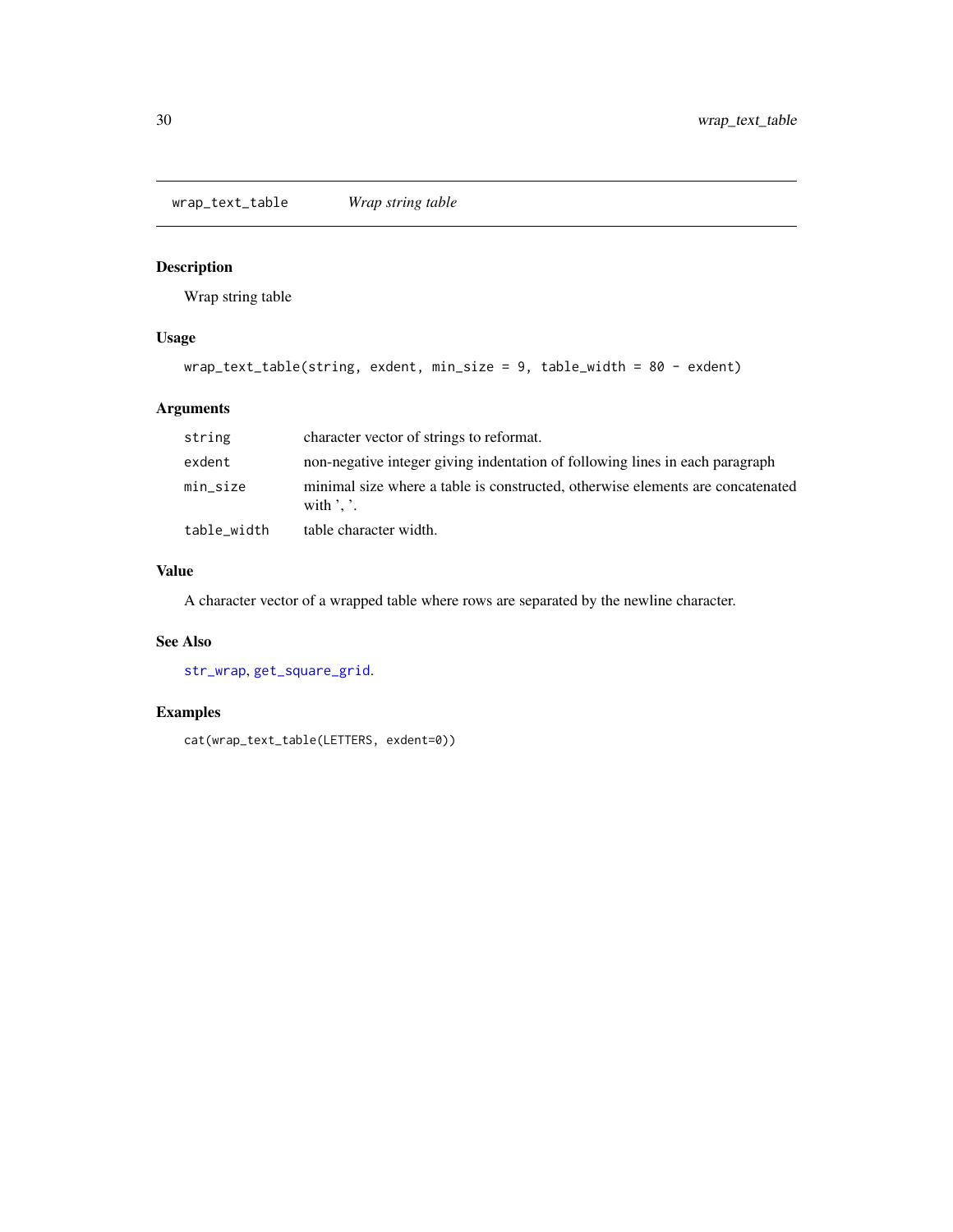# <span id="page-30-0"></span>**Index**

∗ NA functions rm\_empty\_rows, [22](#page-21-0) rm\_na, [23](#page-22-0) ∗ break functions get\_breaks, [13](#page-12-0) ∗ developer functions crossref\_description, [8](#page-7-0) generic\_implementations, [12](#page-11-0) load\_packages, [16](#page-15-0) update\_settings, [28](#page-27-0) valid\_pkgname, [29](#page-28-0) ∗ initialization functions startup, [26](#page-25-0) .pkg\_duplicated, [3](#page-2-0) .regexl, [3](#page-2-0)

add\_badges, [4](#page-3-0) analyze\_package\_imports, [5](#page-4-0) as.character.patient\_flowchart, [6](#page-5-0) assign\_list, [6](#page-5-0)

create\_contigency\_table *(*create\_table\_one*)*, [7](#page-6-0) create\_table\_one, [7](#page-6-0) create\_text\_table, [8](#page-7-0) crossref\_description, [8,](#page-7-0) *[13](#page-12-0)*, *[17](#page-16-0)*, *[28,](#page-27-0) [29](#page-28-0)*

description-functions, [9](#page-8-0) discretize\_numbers, [10](#page-9-0)

exclude\_patients *(*inclusion\_flowchart*)*, [15](#page-14-0)

format\_duration, [11](#page-10-0) frmt, [12](#page-11-0)

generic\_implementations, *[9](#page-8-0)*, [12,](#page-11-0) *[17](#page-16-0)*, *[28,](#page-27-0) [29](#page-28-0)* get\_breaks, *[7](#page-6-0)*, *[10](#page-9-0)*, *[13](#page-12-0)*, [13](#page-12-0) get\_square\_grid, *[8](#page-7-0)*, [14,](#page-13-0) *[30](#page-29-0)* ggplot\_breaks *(*get\_breaks*)*, [13](#page-12-0)

inclusion\_flowchart, [15](#page-14-0) install.packages, *[17](#page-16-0)* library, *[17](#page-16-0)* list\_common\_packages *(*load\_package\_collection*)*, [17](#page-16-0) list\_package\_collections *(*load\_package\_collection*)*, [17](#page-16-0) load\_common\_packages *(*load\_package\_collection*)*, [17](#page-16-0)

load\_package\_collection, [17](#page-16-0) load\_packages, *[9](#page-8-0)*, *[13](#page-12-0)*, [16,](#page-15-0) *[28,](#page-27-0) [29](#page-28-0)*

make.names, *[29](#page-28-0)*

numeric\_version, *[9](#page-8-0)*

percentage\_table *(*create\_table\_one*)*, [7](#page-6-0) print.patient\_flowchart, [18](#page-17-0) print.percentage\_table, [18](#page-17-0) progressbar, [19](#page-18-0) progression\_calculator, [20](#page-19-0)

read.description *(*description-functions*)*, [9](#page-8-0) redundant\_packages, [21](#page-20-0) render *(*progressbar*)*, [19](#page-18-0) render.progression\_calculator *(*progression\_calculator*)*, [20](#page-19-0) render.spinner *(*spinner*)*, [25](#page-24-0) rm\_empty\_rows, [22,](#page-21-0) *[23](#page-22-0)* rm\_na, *[22](#page-21-0)*, [23](#page-22-0)  $rnd\_dbl, 23$  $rnd\_dbl, 23$ 

sep\_thousands, [25](#page-24-0) separate\_values, [24](#page-23-0) spinner, [25](#page-24-0) sprintf, *[15](#page-14-0)* startup, [26](#page-25-0) stfu, [27](#page-26-0) str\_wrap, *[30](#page-29-0)*